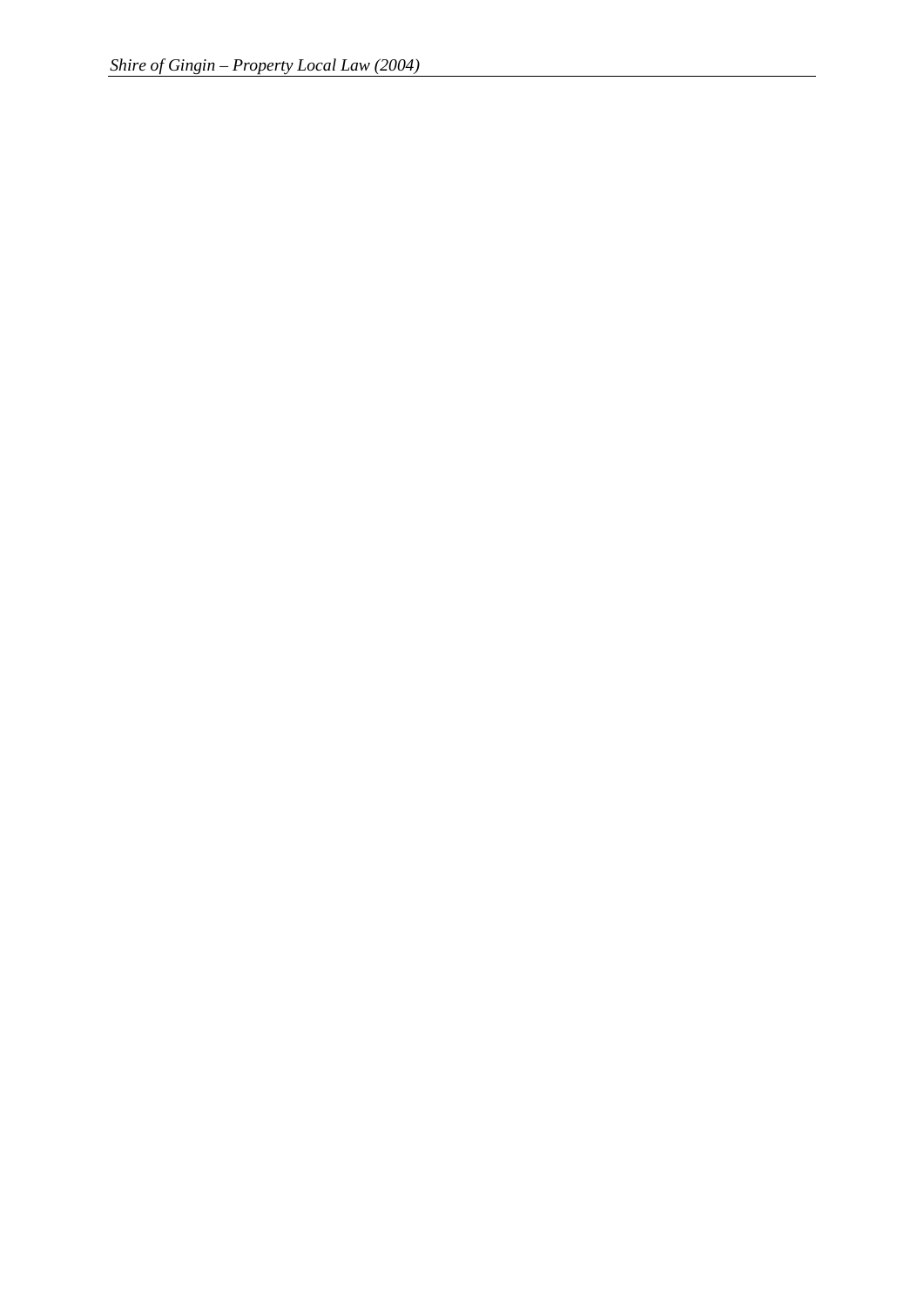## TABLE OF CONTENTS

| PART 2 - DETERMINATIONS IN RESPECT OF LOCAL GOVERNMENT                             |  |
|------------------------------------------------------------------------------------|--|
|                                                                                    |  |
|                                                                                    |  |
|                                                                                    |  |
|                                                                                    |  |
|                                                                                    |  |
|                                                                                    |  |
|                                                                                    |  |
| Division 2 - Activities which may be pursued or prohibited under a determination 7 |  |
|                                                                                    |  |
| Activities which may be prohibited on specified local government property 8        |  |
|                                                                                    |  |
|                                                                                    |  |
|                                                                                    |  |
|                                                                                    |  |
|                                                                                    |  |
|                                                                                    |  |
|                                                                                    |  |
|                                                                                    |  |
|                                                                                    |  |
|                                                                                    |  |
|                                                                                    |  |
|                                                                                    |  |
|                                                                                    |  |
|                                                                                    |  |
|                                                                                    |  |
|                                                                                    |  |
|                                                                                    |  |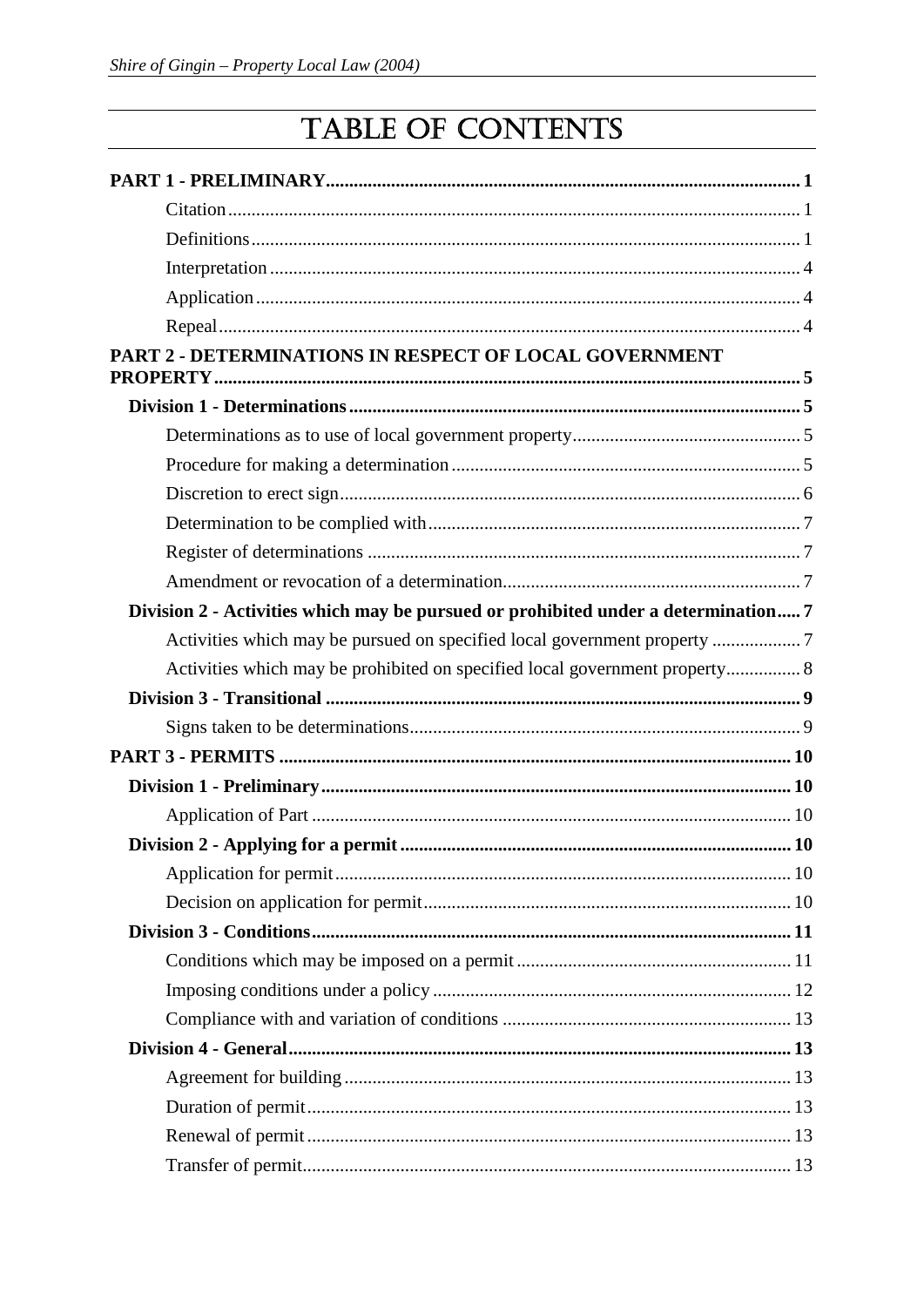| PART 4 - BEHAVIOUR ON ALL LOCAL GOVERNMENT PROPERTY  18                       |  |
|-------------------------------------------------------------------------------|--|
| Division 1 - Behaviour on and interference with local government property  18 |  |
|                                                                               |  |
|                                                                               |  |
|                                                                               |  |
|                                                                               |  |
|                                                                               |  |
|                                                                               |  |
|                                                                               |  |
| PART 5 - MATTERS RELATING TO PARTICULAR LOCAL GOVERNMENT                      |  |
|                                                                               |  |
|                                                                               |  |
|                                                                               |  |
|                                                                               |  |
|                                                                               |  |
|                                                                               |  |
|                                                                               |  |
|                                                                               |  |
|                                                                               |  |
|                                                                               |  |
|                                                                               |  |
|                                                                               |  |
|                                                                               |  |
| PART 6 - FEES FOR ENTRY ON TO LOCAL GOVERNMENT PROPERTY 22                    |  |
|                                                                               |  |
|                                                                               |  |
|                                                                               |  |
|                                                                               |  |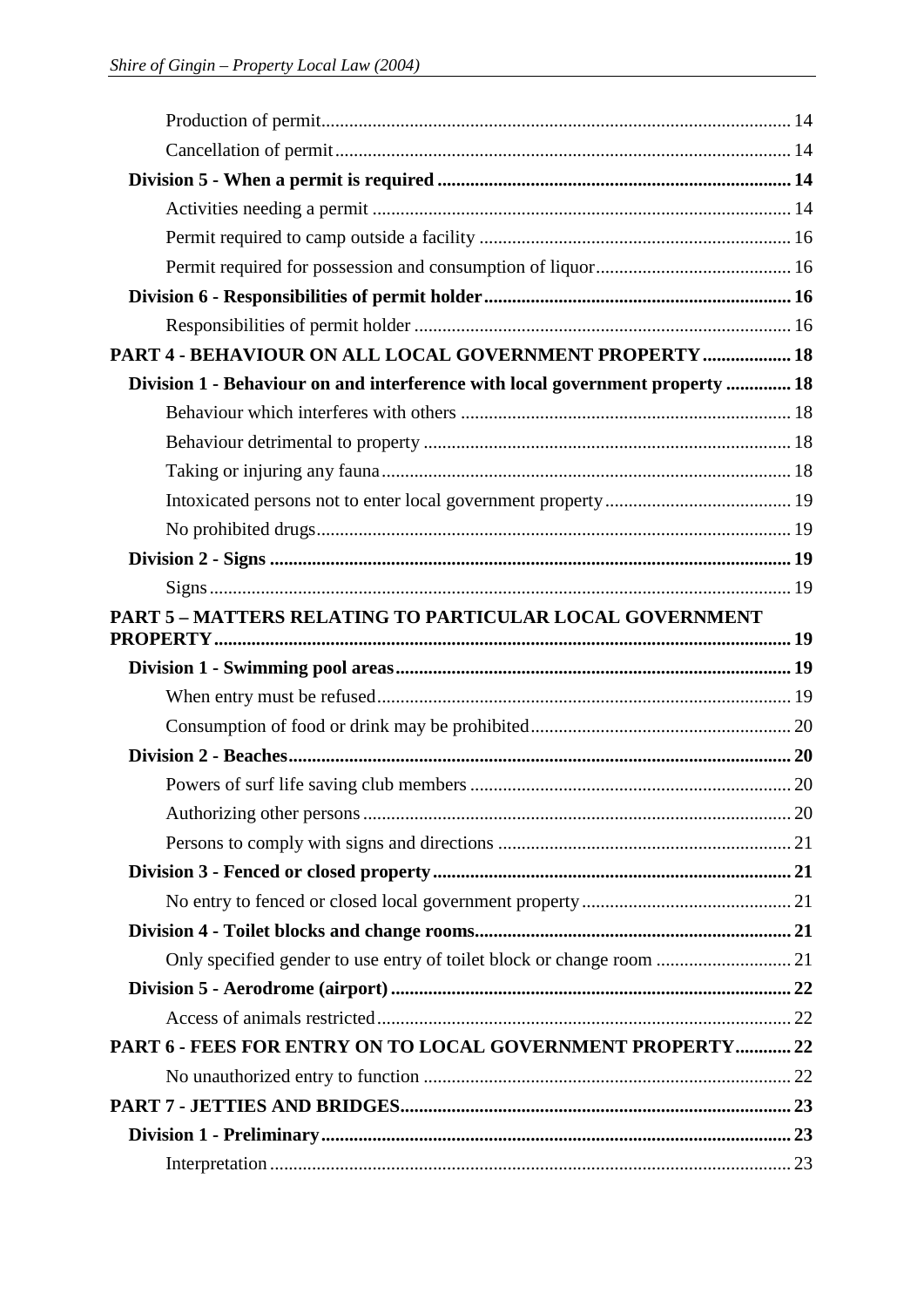| Application of Division 1, Part 9 of the Act  Error! Bookmark not defined. |  |
|----------------------------------------------------------------------------|--|
|                                                                            |  |
|                                                                            |  |
|                                                                            |  |
|                                                                            |  |
|                                                                            |  |
|                                                                            |  |
|                                                                            |  |
|                                                                            |  |
|                                                                            |  |
|                                                                            |  |
|                                                                            |  |
|                                                                            |  |
|                                                                            |  |
|                                                                            |  |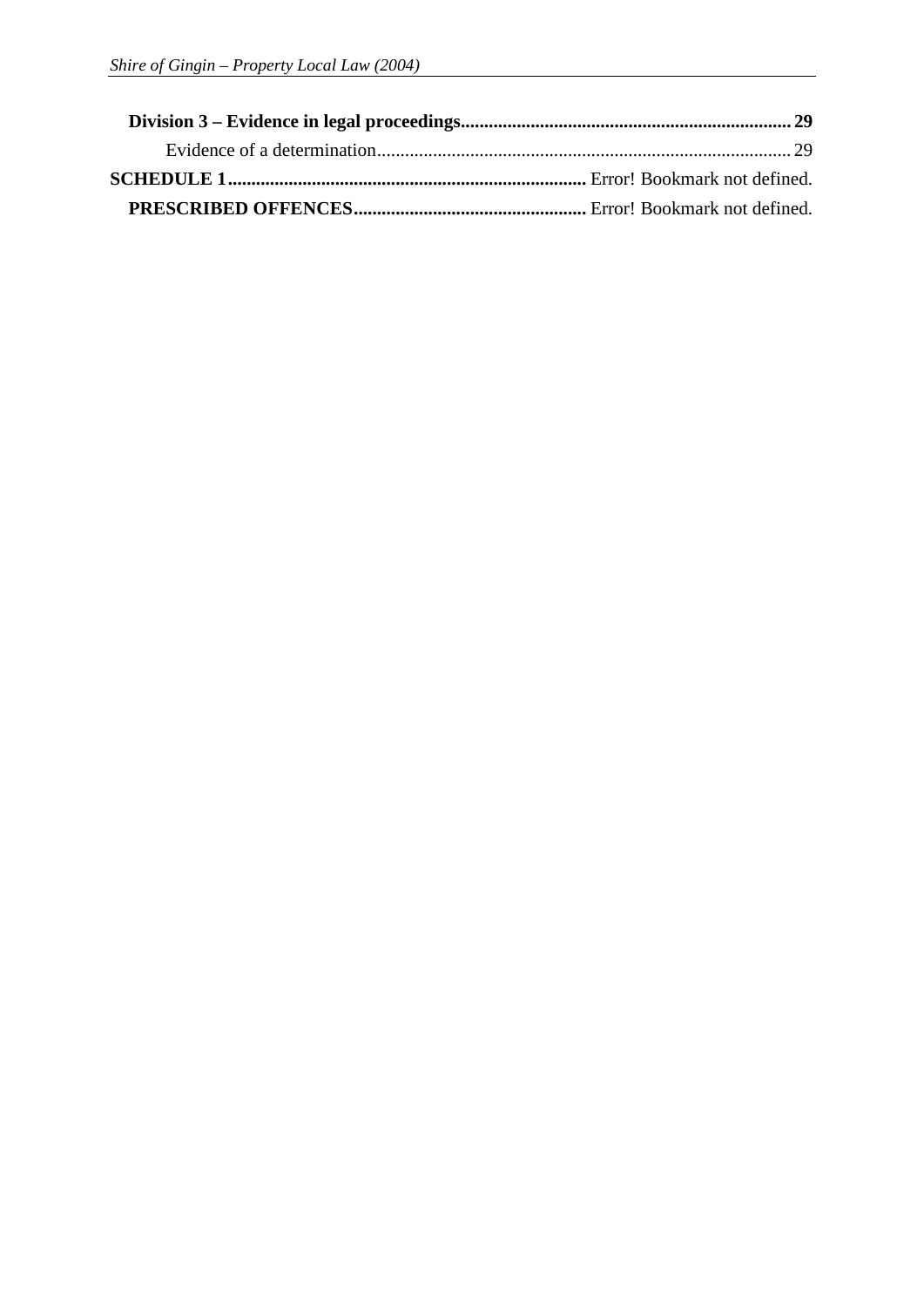## *Local Government Act 1995*

## **Shire of Gingin**

## **LOCAL GOVERNMENT PROPERTY LOCAL LAW (2004)**

Under the powers conferred by the *Local Government Act 1995* and under all other powers enabling it, the Council of the Shire of Gingin resolved on the Twenty-first day of October 2003 to make the following local law.

## **PART 1 - PRELIMINARY**

## **Citation**

1.1 This local law may be cited as the Shire of Gingin Local Government Property Local Law (2004).

## **Definitions**

1.2 In this local law unless the context otherwise requires -

**"Act"** means the *Local Government Act 1995*;

**"applicant"** means a person who applies for a permit under clause 3.2;

**"authorised person"** means a person authorized by the local government under section 9.10 of the Act to perform any of the functions of an authorised person under this local law;

**"boat"** means any ship, vessel or structure capable of being used in navigation by water, however propelled or moved, and includes a jet ski;

**"building"** means any building which is local government property and includes a –

- (a) hall or room;
- (b) corridor, stairway or annexe of any hall or room; and
- (c) jetty;

**"CEO"** means the chief executive officer of the local government;

*"***Code***"* means the Code of Practice for the Design, Operation, Management and Maintenance of Aquatic Facilities as published by the Chief Health Officer, pursuant to the provisions of section 344A(2) of the *Health (Miscellaneous Provisions) Act 1911*;

**"commencement day"** means the day on which this local law comes into operation;

**"Council"** means the council of the local government;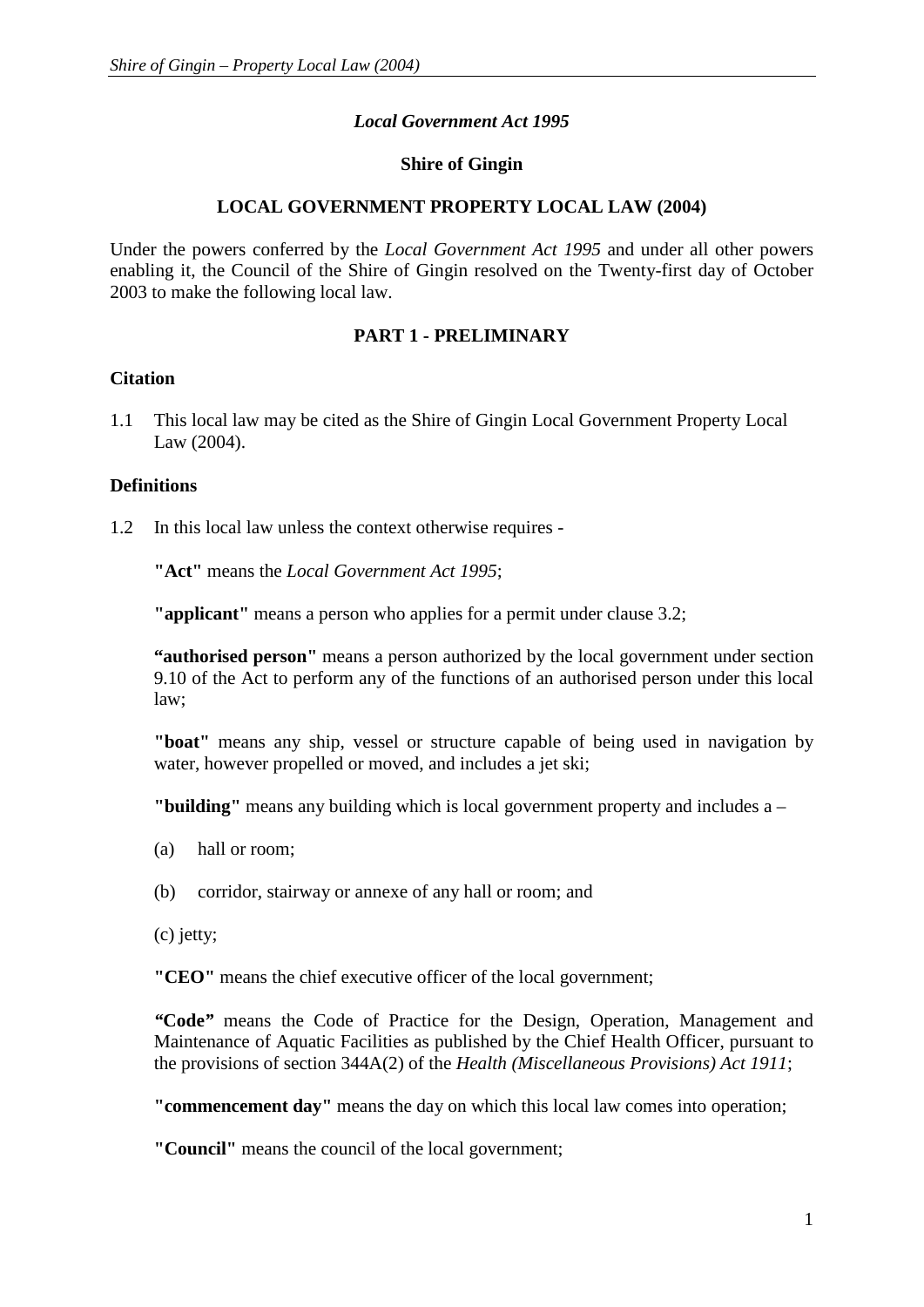**"date of publication"** means, where local public notice is required to be given of a matter under this local law, the date on which notice of the matter is published in a newspaper circulating generally throughout the district;

**"determination"** means a determination made under clause 2.1;

**"district"** means the district of the local government;

**"function"** means an event or activity characterised by all or any of the following –

- (a) formal organisation and preparation;
- (b) its occurrence is generally advertised or notified in writing to particular persons;
- (c) organisation by or on behalf of a club;
- (d) payment of a fee to attend it; and
- (e) systematic recurrence in relation to the day, time and place;

*"***Health Act***"* means the *Health (Miscellaneous Provisions) Act 1911*;

**"liquor"** has the same meaning as is given to it in section 3 of the *Liquor Control Act 1988*;

**"local government"** means the Shire of Gingin;

**"local government property"** means anything except a thoroughfare –

- (a) which belongs to the local government;
- (b) of which the local government is the management body under the *Land Administration Act 1997*; or
- (c) which is an 'otherwise unvested facility' within section 3.53 of the Act;

**"local public notice"** has the same meaning as in section 1.7 of the Act;

**"Manager"** means the person for the time being employed by the local government to control and manage a pool area or other facility which is local government property and includes the person's assistant or deputy;

**"nuisance"** means –

(a) any thing, condition, circumstance or state of affairs which is injurious or dangerous to the heath of a reasonable person, or which has a disturbing effect on the state of reasonable physical, mental or social wellbeing of a person;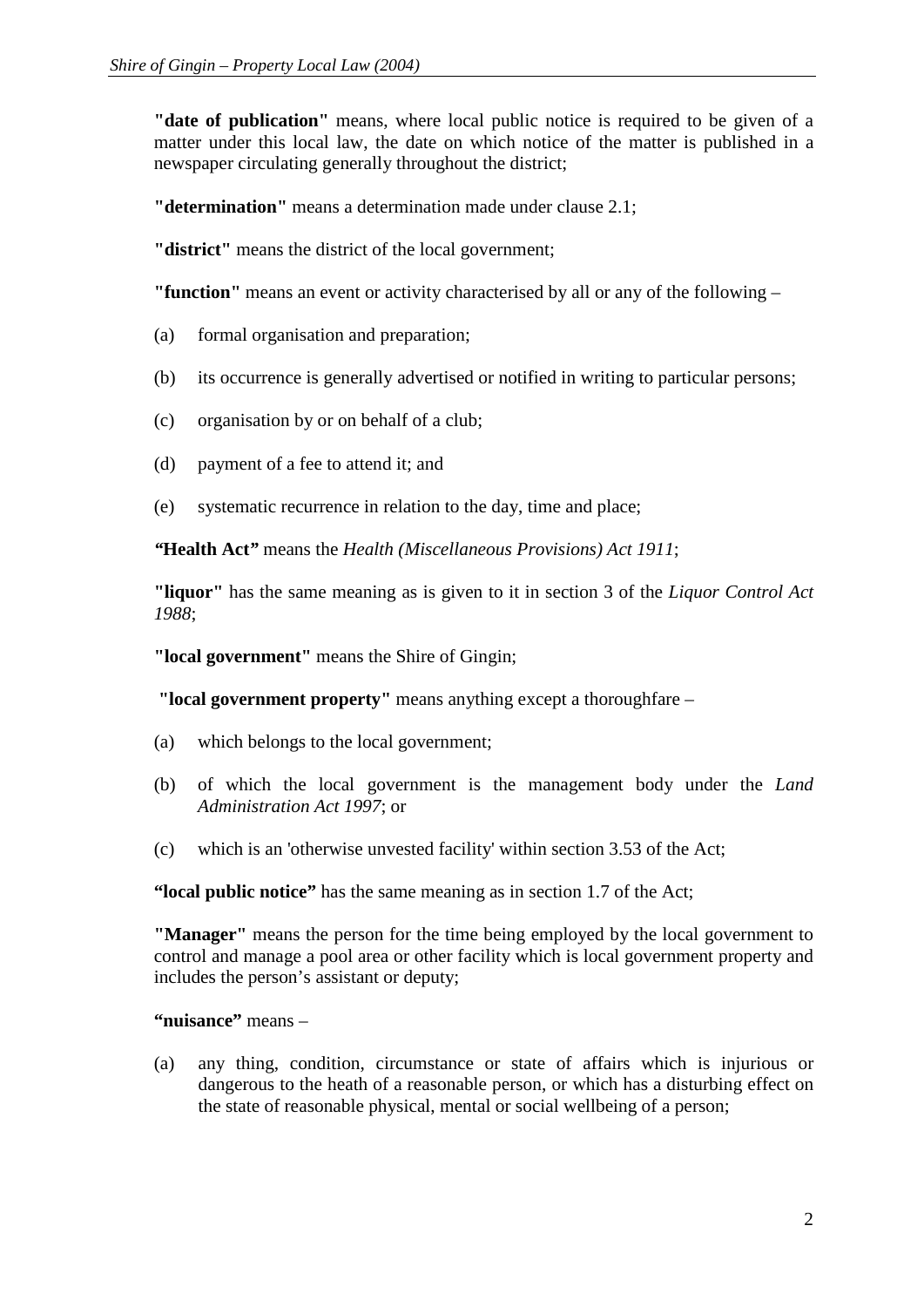- (b) anything a person does or permits or causes to be done which interferes with or is likely to interfere with the enjoyment or safe use by another person of any public place; and
- (c) anything a person does on public or private land which detracts from or interferes with the enjoyment or value of lands owned by another person; and

**"permit"** means a permit issued under this local law;

**"permit holder"** means a person who holds a valid permit;

**"person"** does not include the local government;

**"pool area"** means any swimming and wading pools and spas and all buildings, structures, fittings, fixtures, machinery, chattels, furniture and equipment forming part of or used in connection with such swimming and wading pools and spas which are local government property;

**"Regulations"** means the *Local Government (Functions and General) Regulations 1996*;

**"sign"** includes a notice, flag, mark, structure or device approved by the local government on which may be shown words, numbers, expressions or symbols;

**"trading"** means the selling or hiring, or the offering for sale or hire of goods or services, and includes displaying goods for the purpose of –

- (a) offering them for sale or hire;
- (b) inviting offers for their sale or hire;
- (c) soliciting orders for them; or
- (d) carrying out any other transaction in relation to them;

**"vehicle"** includes –

- (a) every conveyance and every object capable of being propelled or drawn on wheels, tracks or otherwise; and
- (b) an animal being ridden or driven,

but excludes –

- (c) a wheel-chair or any device designed for use, by a physically impaired person on a footpath;
- (d) a pram, a stroller or a similar device; and
- (e) a boat.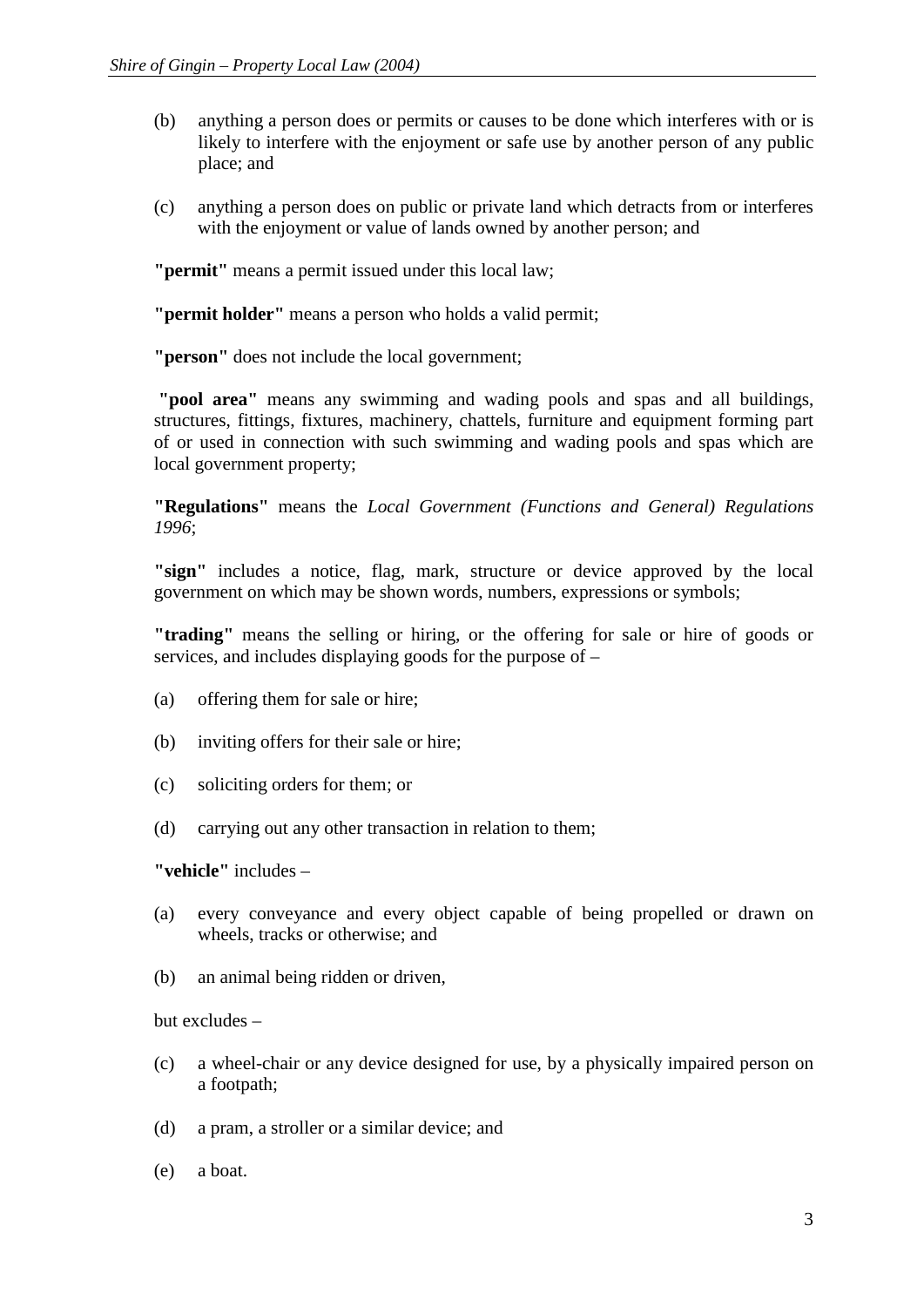**"waste"** includes matter –

- (a) whether liquid, solid, gaseous or radioactive and whether useful or useless, which is discharged into the environment; or
- (b) prescribed by regulations under the *Waste Avoidance and Resource Recovery Act 2007* to be waste.;

## **Interpretation**

1.3 In this local law unless the context otherwise requires a reference to local government property includes a reference to any part of that local government property.

## **Application**

- 1.4 (1) This local law applies throughout the district and in the sea adjoining the district for a distance of 200 metres seawards from the low water mark at ordinary spring tides.
	- (2) Notwithstanding anything to the contrary in this local law, the local government may -
		- (a) hire local government property to any person; or
		- (b) enter into an agreement with any person regarding the use of any local government property.

## **Repeal**

1.5 (1) The following local laws are repealed –

Management of Gingin Recreation Ground published in the Government Gazette dated 24 March 1969.

Management, Use and Letting of Gingin Agriculture Hall, Guilderton Recreation Centre and the Lancelin Hall published in the Government Gazette dated 1 October 1964.

Reserves and Foreshores published in the Government Gazette dated 27 January 1984.

- (2) Where a policy was made or adopted by the local government under or in relation to a local law repealed by this local law, then the policy is to be taken to no longer have any effect on and from the commencement day.
- (3) The Council may resolve that notwithstanding subclause (2), specified policies continue, or are to be taken to have continued, to have effect on and from the commencement day.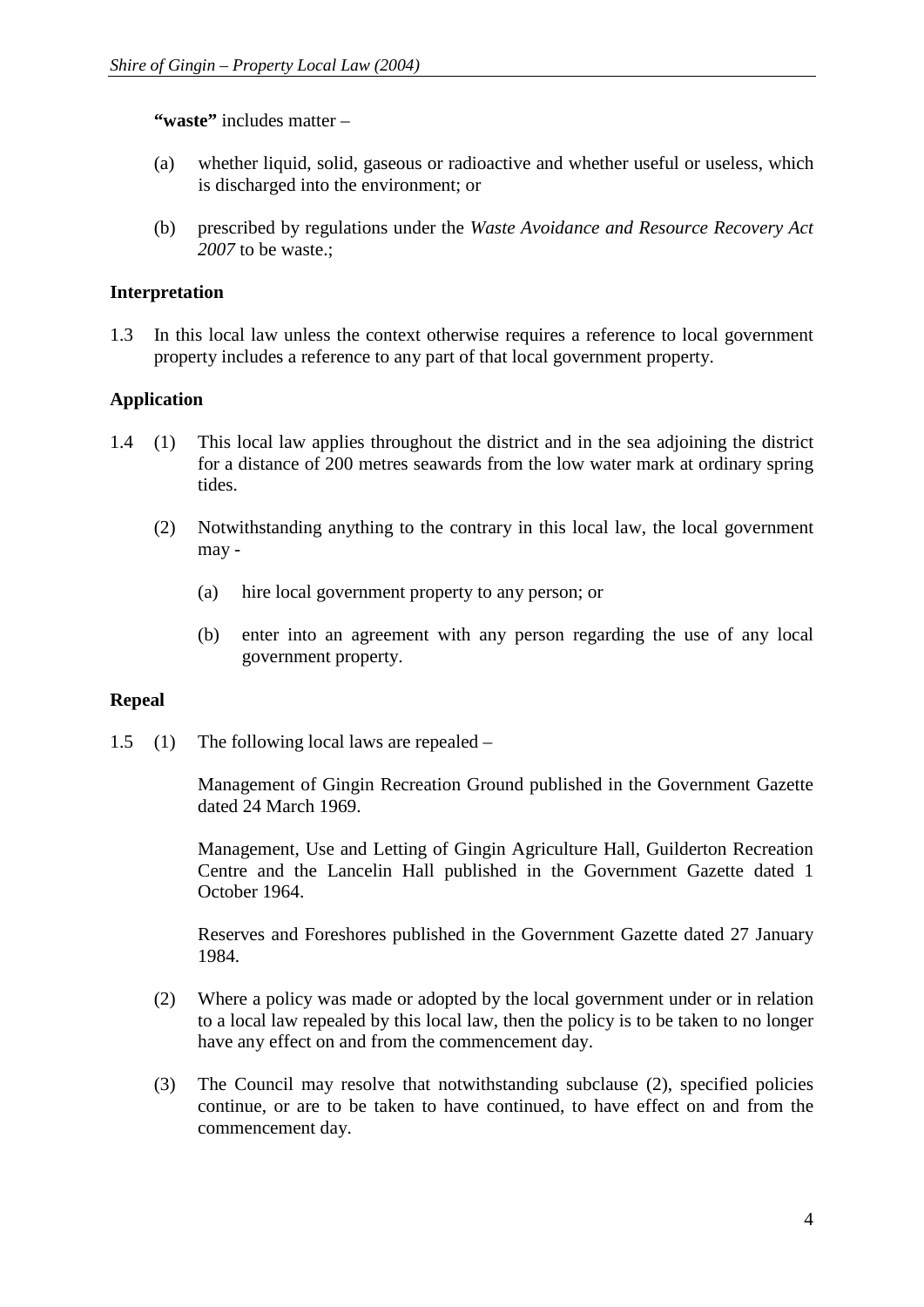## **PART 2 - DETERMINATIONS IN RESPECT OF LOCAL GOVERNMENT PROPERTY**

## *Division 1 - Determinations*

#### **Determinations as to use of local government property**

- 2.1 (1) The local government may make a determination in accordance with clause 2.2
	- (a) setting aside specified local government property for the pursuit of all or any of the activities referred to in clause 2.7;
	- (b) prohibiting a person from pursuing all or any of the activities referred to in clause 2.8 on specified local government property;
	- (c) as to the matters in clauses 2.7(2) and 2.8(2); and
	- (d) as to any matter ancillary or necessary to give effect to a determination.

#### **Procedure for making a determination**

- 2.2 (1) The local government is to give local public notice of its intention to make a determination.
	- (2) The local public notice referred to in subclause (1) is to state that  $-$ 
		- (a) the local government intends to make a determination, the purpose and effect of which is summarised in the notice;
		- (b) a copy of the proposed determination may be inspected and obtained from the offices of the local government; and
		- (c) submissions in writing about the proposed determination may be lodged with the local government within 21 days after the date of publication.
	- (3) If no submissions are received in accordance with subclause  $(2)(c)$ , the Council is to decide to –
		- (a) give local public notice that the proposed determination has effect as a determination on and from the date of publication;
		- (b) amend the proposed determination, in which case subclause (5) will apply; or
		- (c) not continue with the proposed determination.
	- (4) If submissions are received in accordance with subclause  $(2)(c)$  the Council is to
		- (a) consider those submissions; and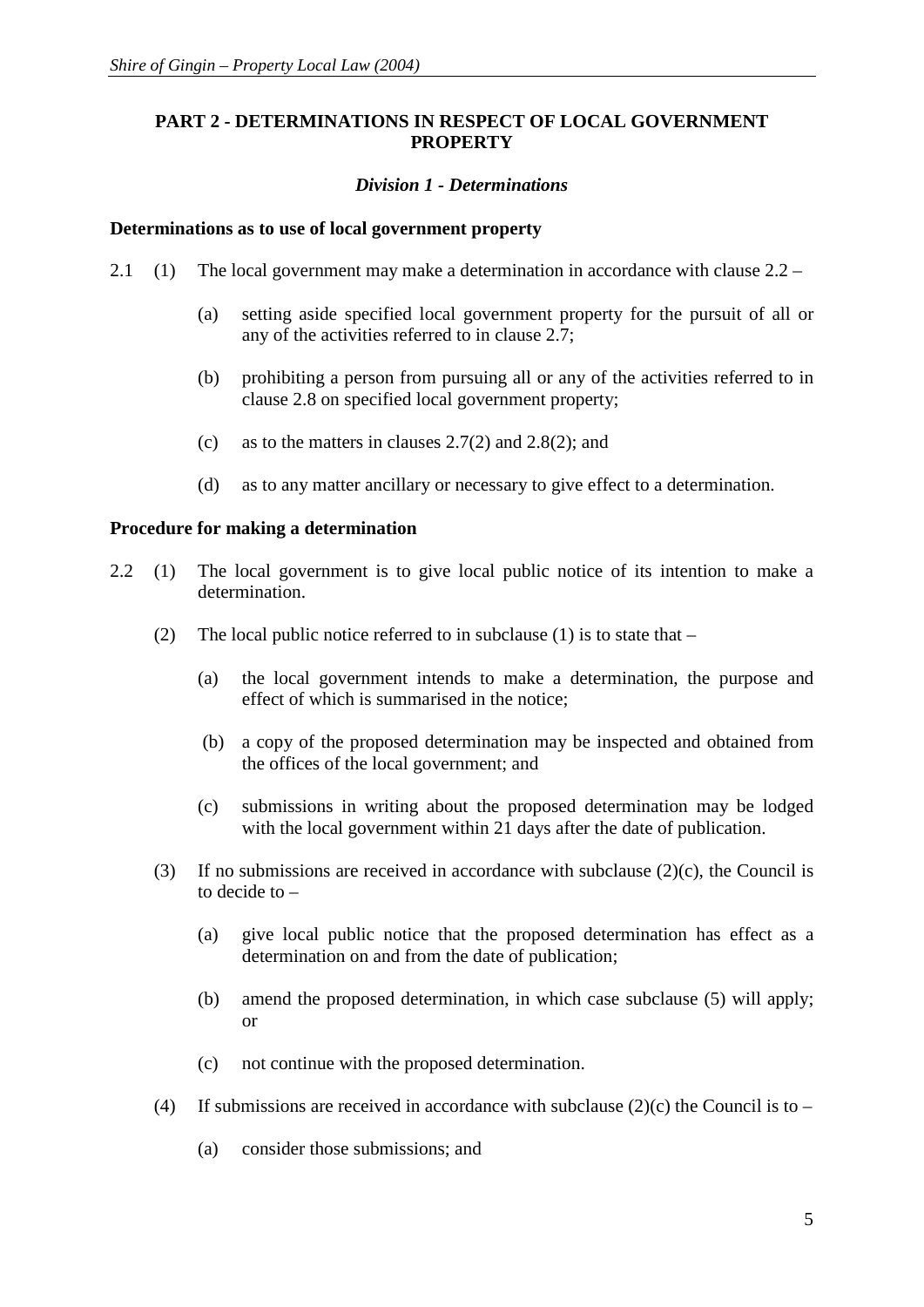- (b) decide
	- (i) whether or not to amend the proposed determination; or
	- (ii) not to continue with the proposed determination.
- (5) If the Council decides to amend the proposed determination, it is to give local public notice –
	- (a) of the effect of the amendments; and
	- (b) that the proposed determination has effect as a determination on and from the date of publication.
- (6) If the Council decides not to amend the proposed determination, it is to give local public notice that the proposed determination has effect as a determination on and from the date of publication.
- (7) A proposed determination is to have effect as a determination on and from the date of publication of the local public notice referred to in subclauses (3), (5) and (6).
- (8) A decision under subclause (3) or (4) is not to be delegated by the Council.

## **Discretion to erect sign**

2.3 The local government may erect a sign on local government property to give notice of the effect of a determination which applies to that property.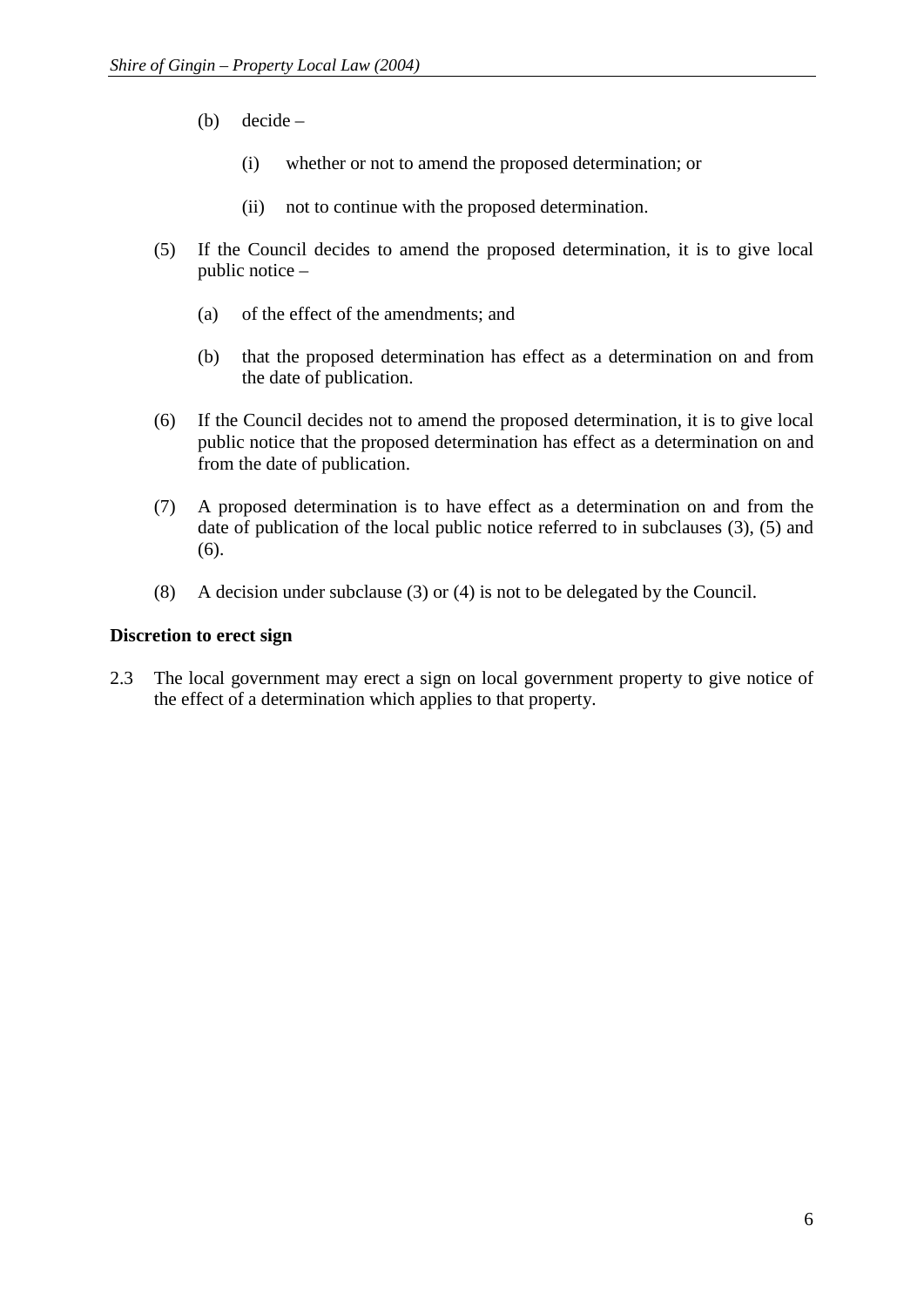## **Determination to be complied with**

2.4 A person shall comply with a determination.

## **Register of determinations**

- 2.5 (1) The local government is to keep a register of determinations made under clause 2.1, and of any amendments to or revocations of determinations made under clause 2.6.
	- (2) Sections 5.94 and 5.95 of the Act are to apply to the register referred to in subclause (1) and for that purpose the register is to be taken to be information within section 5.94(u)(i) of the Act.

## **Amendment or revocation of a determination**

- 2.6 (1) The Council may amend or revoke a determination.
	- (2) The provisions of clause 2.2 are to apply to an amendment of a determination as if the amendment were a proposed determination.
	- (3) If the Council revokes a determination it is to give local public notice of the revocation and the determination is to cease to have effect on the date of publication.

## *Division 2 - Activities which may be pursued or prohibited under a determination*

## **Activities which may be pursued on specified local government property**

- 2.7 (1) A determination may provide that specified local government property is set aside as an area on which a person may –
	- (a) bring, ride or drive an animal;
	- (b) take, ride or drive a vehicle, or a particular class of vehicle;
	- (c) fly or use a motorised model aeroplane;
	- (d) use a children's playground provided that the person is under an age specified in the determination, but the determination is not to apply to a person having the charge of a person under the specified age;
	- (e) launch, beach or leave a boat;
	- (f) take or use a boat, or a particular class of boat;
	- (g) deposit refuse, rubbish or liquid waste, whether or not of particular classes, and whether or not in specified areas of that local government property;
	- (h) play or practice –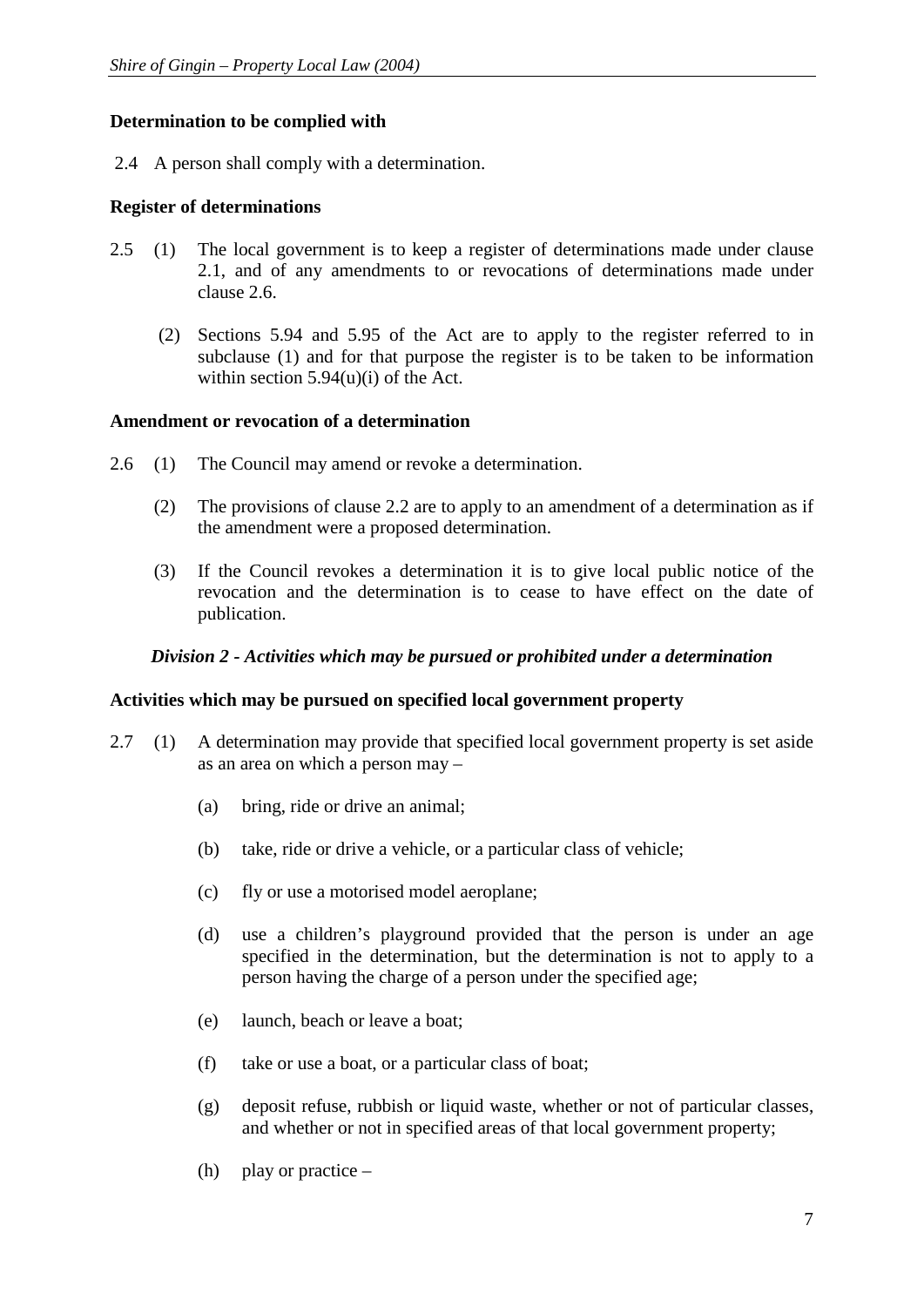- (i) golf or archery;
- (ii) pistol or rifle shooting, but subject to the compliance of that person with the Firearms Act 1973; or
- (iii) a similar activity, specified in the determination, involving the use of a projectile which, in the opinion of the local government may cause injury or damage to a person or property;
- (i) ride a bicycle, a skateboard, roller-blades, a sand-board or a similar device; and
- (j) wear no clothing.
- (2) A determination may specify the extent to which and the manner in which an activity referred to in subclause (1) may be pursued and in particular –
	- (a) the days and times during which the activity may be pursued;
	- (b) that an activity may be pursued on a class of local government property, specified local government property or all local government property;
	- (c) that an activity is to be taken to be prohibited on all local government property other than that specified in the determination;
	- (d) may limit the activity to a class of vehicles, boats, equipment or things, or may extend it to all vehicles, boats, equipment or things;
	- (e) may specify that the activity can be pursued by a class of persons or all persons; and
	- (f) may distinguish between different classes of the activity.

## **Activities which may be prohibited on specified local government property**

 $(1A)$  In this clause –

**"premises"** means a building, stadium or similar structure which is local government property, but not an open space such as a park or a playing field.

- 2.8 (1) A determination may provide that a person is prohibited from pursuing all or any of the following activities on specified local government property -
	- (a) smoking on premises;
	- (b) riding a bicycle, a skateboard, roller-blades, a sand-board or a similar device;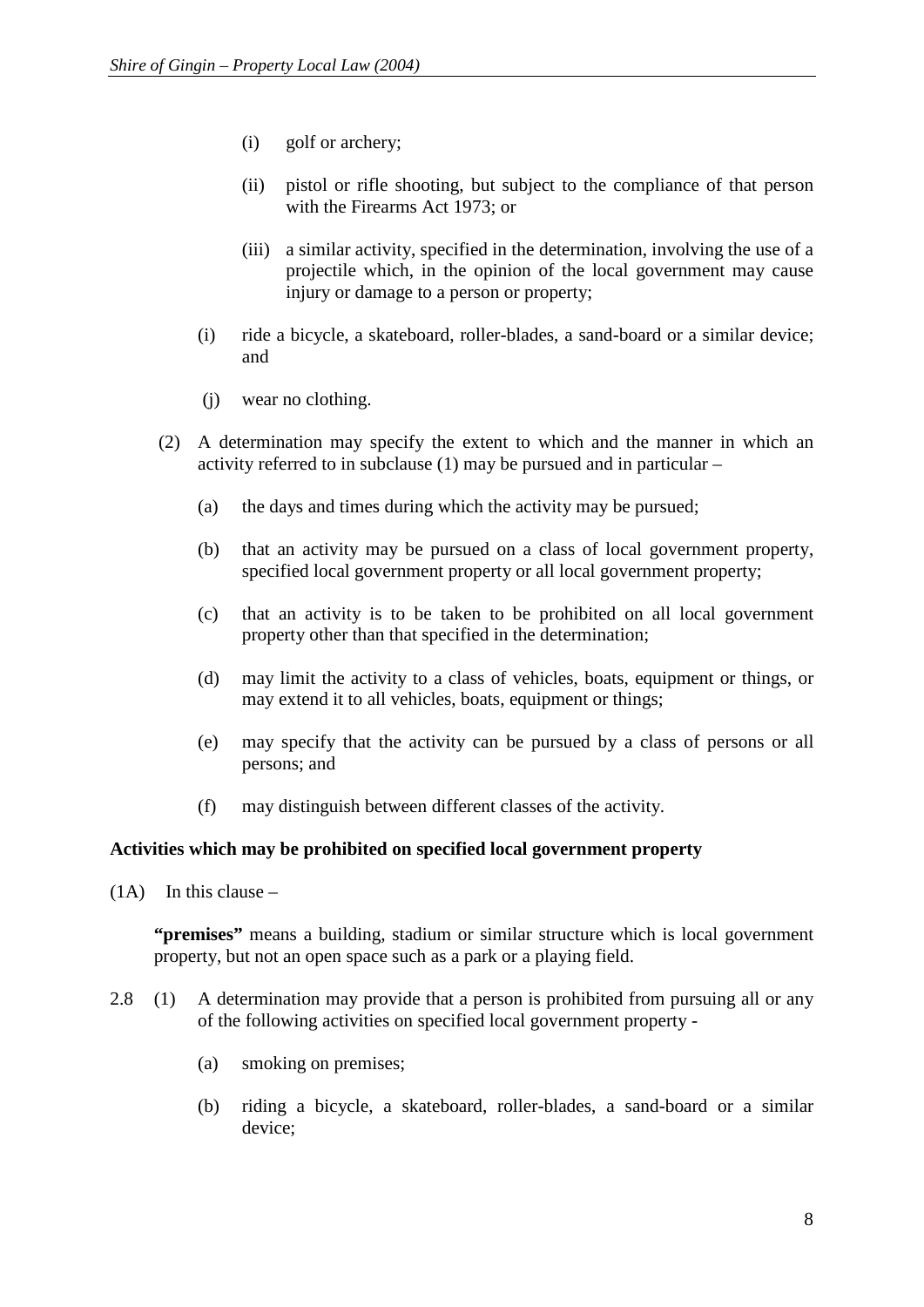- (c) taking, riding or driving a vehicle on the property or a particular class of vehicle;
- (d) riding or driving a vehicle of a particular class or any vehicle above a specified speed;
- (e) taking or using a boat, or a particular class of boat;
- (f) the playing or practice of
	- (i) golf, archery, pistol shooting or rifle shooting; or
	- (ii) a similar activity, specified in the determination, involving the use of a projectile which, in the opinion of the local government may cause injury or damage to a person or property;
- (g) the playing or practice of any ball game which may cause detriment to the property or any fauna on the property; and
- (h) the traversing of sand dunes or land which in the opinion of the local government has environmental value warranting such protection, either absolutely or except by paths provided for that purpose; and
- (i) bring, ride or drive an animal.
- 2) A determination may specify the extent to which and the manner in which a person is prohibited from pursuing an activity referred to in subclause (1) and, in particular –
	- (a) the days and times during which the activity is prohibited;
	- (b) that an activity is prohibited on a class of local government property, specified local government property or all local government property;
	- (c) that an activity is prohibited in respect of a class of vehicles, boats, equipment or things, or all vehicles, boats, equipment or things;
	- (d) that an activity is prohibited in respect of a class of persons or all persons; and
	- (e) may distinguish between different classes of the activity.

## *Division 3 - Transitional*

## **Signs taken to be determinations**

2.9 (1) Where a sign erected on local government property has been erected under a local law of the local government repealed by this local law, then it is to be taken to be and have effect as a determination on and from the commencement day, except to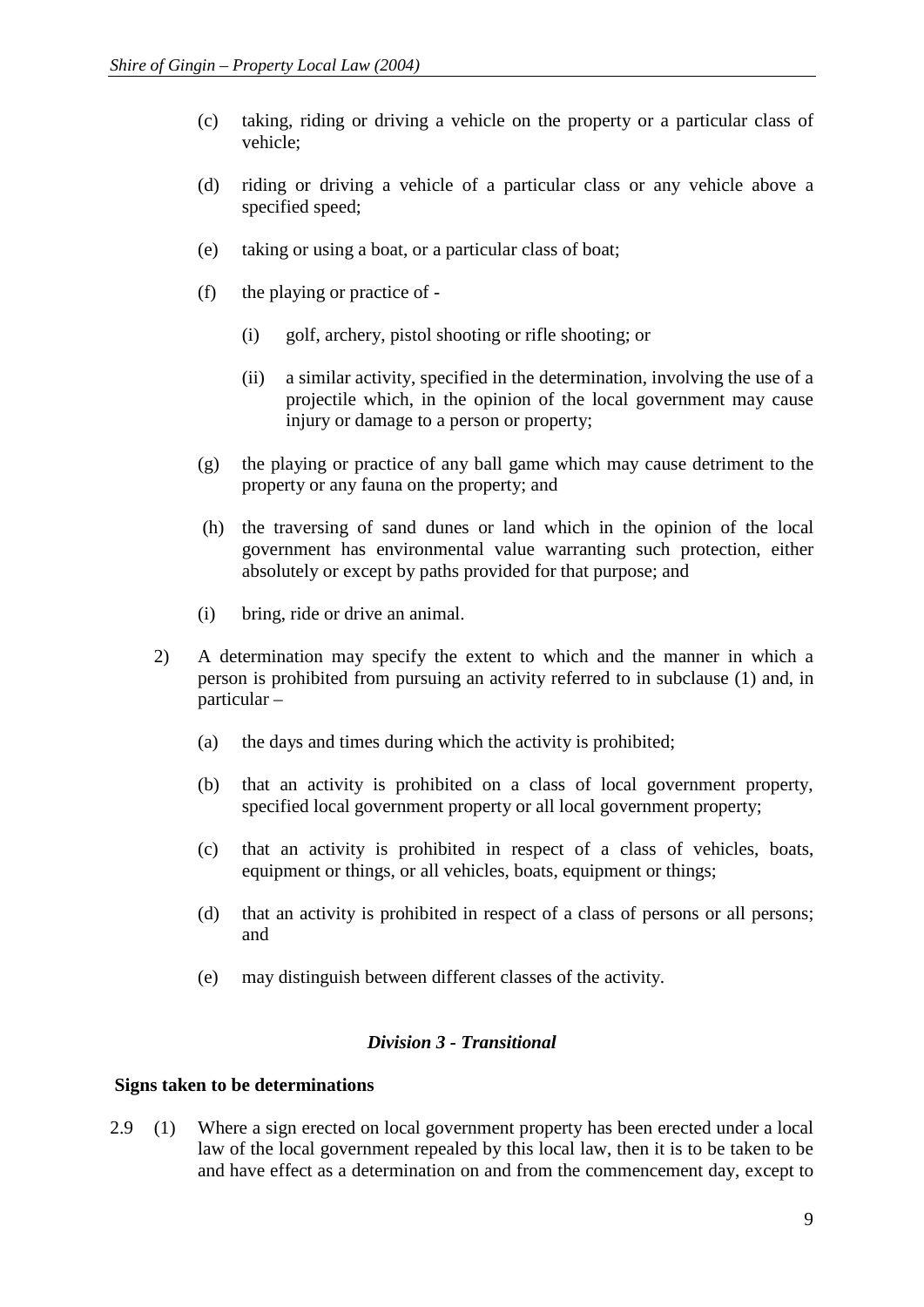the extent that the sign is inconsistent with any provision of this local law or any determination made under clause 2.1.

(2) Clause 2.5 does not apply to a sign referred to in subclause (1).

## **PART 3 - PERMITS**

## *Division 1 - Preliminary*

## **Application of Part**

3.1 This Part does not apply to a person who uses or occupies local government property under a written agreement with the local government to do so.

## *Division 2 - Applying for a permit*

## **Application for permit**

- 3.2 (1) Where a person is required to obtain a permit under this local law, that person shall apply for the permit in accordance with subclause (2).
	- (2) An application for a permit under this local law shall
		- (a) be in the form determined by the local government;
		- (b) be signed by the applicant;
		- (c) provide the information required by the form; and
		- (d) be forwarded to the CEO together with any fee imposed and determined by the local government under and in accordance with sections 6.16 to 6.19 of the Act.
	- (3) The local government may require an applicant to provide additional information reasonably related to an application before determining an application for a permit.
	- (4) The local government may require an applicant to give local public notice of the application for a permit.
	- (5) The local government may refuse to consider an application for a permit which is not in accordance with subclause (2) or where the requirements of subclauses (3) or (4) have not been satisfied" at the end of the clause.

## **Decision on application for permit**

- 3.3 (1) The local government may
	- (a) approve an application for a permit unconditionally or subject to any conditions; or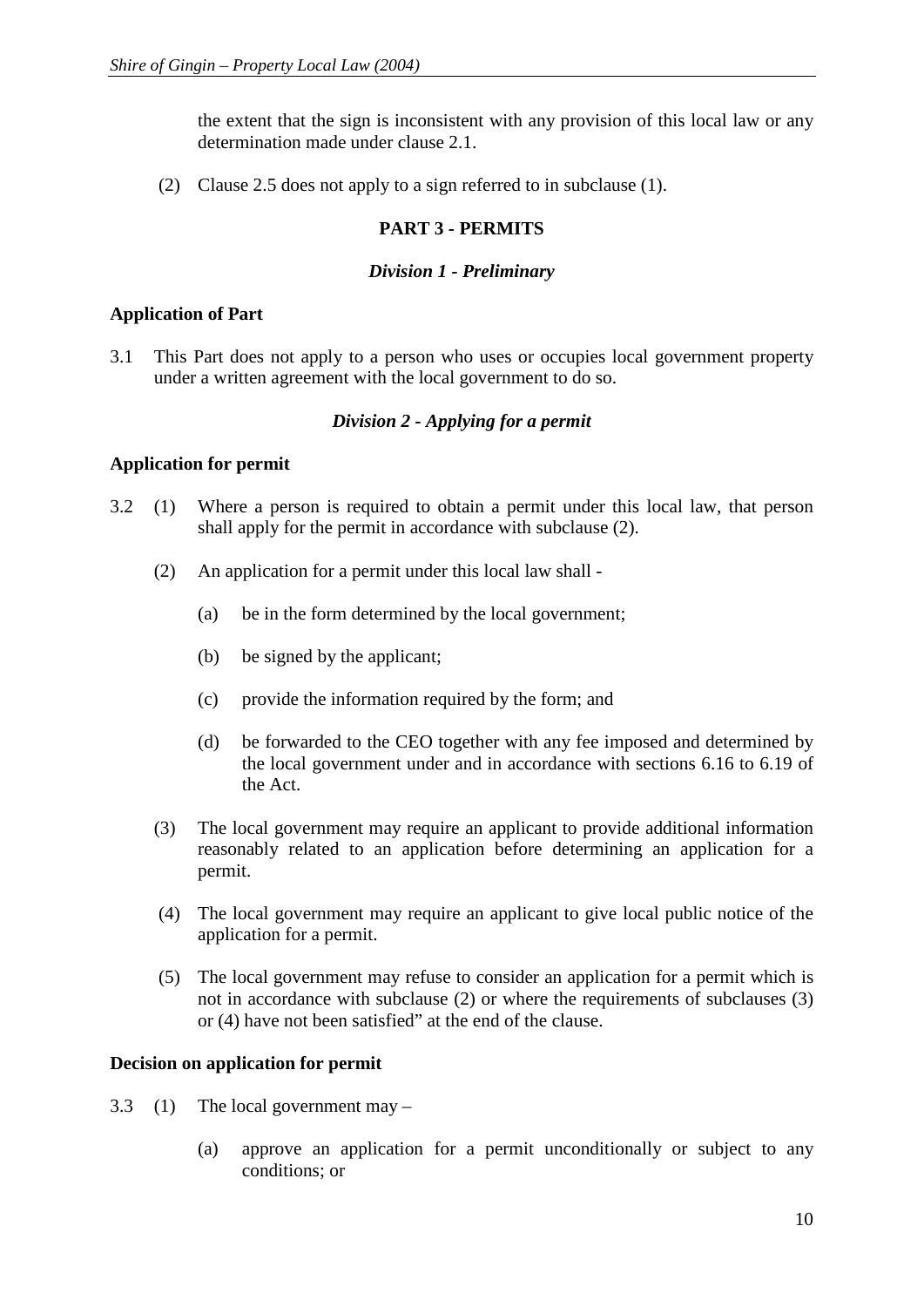- (b) refuse to approve an application for a permit.
- (2) If the local government approves an application for a permit, it is to issue to the applicant, a permit in the form determined by the local government.
- (3) If the local government refuses to approve an application for a permit, it is to give written notice of that refusal to the applicant.

## *Division 3 - Conditions*

## **Conditions which may be imposed on a permit**

- 3.4 (1) Without limiting the generality of clause  $3.3(1)(a)$ , the local government may approve an application for a permit subject to conditions relating to -
	- (a) the payment of a fee;
	- (b) compliance with a standard or a policy of the local government adopted by the local government;
	- (c) the duration and commencement of the permit;
	- (d) the commencement of the permit being contingent on the happening of an event;
	- (e) the rectification, remedying or restoration of a situation or circumstance reasonably related to the application;
	- (f) the approval of another application for a permit which may be required by the local government under any written law;
	- (g) the area of the district to which the permit applies;
	- (h) where a permit is issued for an activity which will or may cause damage to local government property, the payment of a deposit or bond against such damage; and
	- (i) the obtaining of public risk insurance in an amount and on terms reasonably required by the local government.
	- (2) Without limiting the generality of" between clause 3.3(1)(a) and subclause (1), the following paragraphs indicate the type and content of the conditions on which a permit to hire local government property may be issued –
		- (a) when fees and charges are to be paid;
		- (b) payment of a bond against possible damage or cleaning expenses or both;
		- (c) restrictions on the erection of material or external decorations;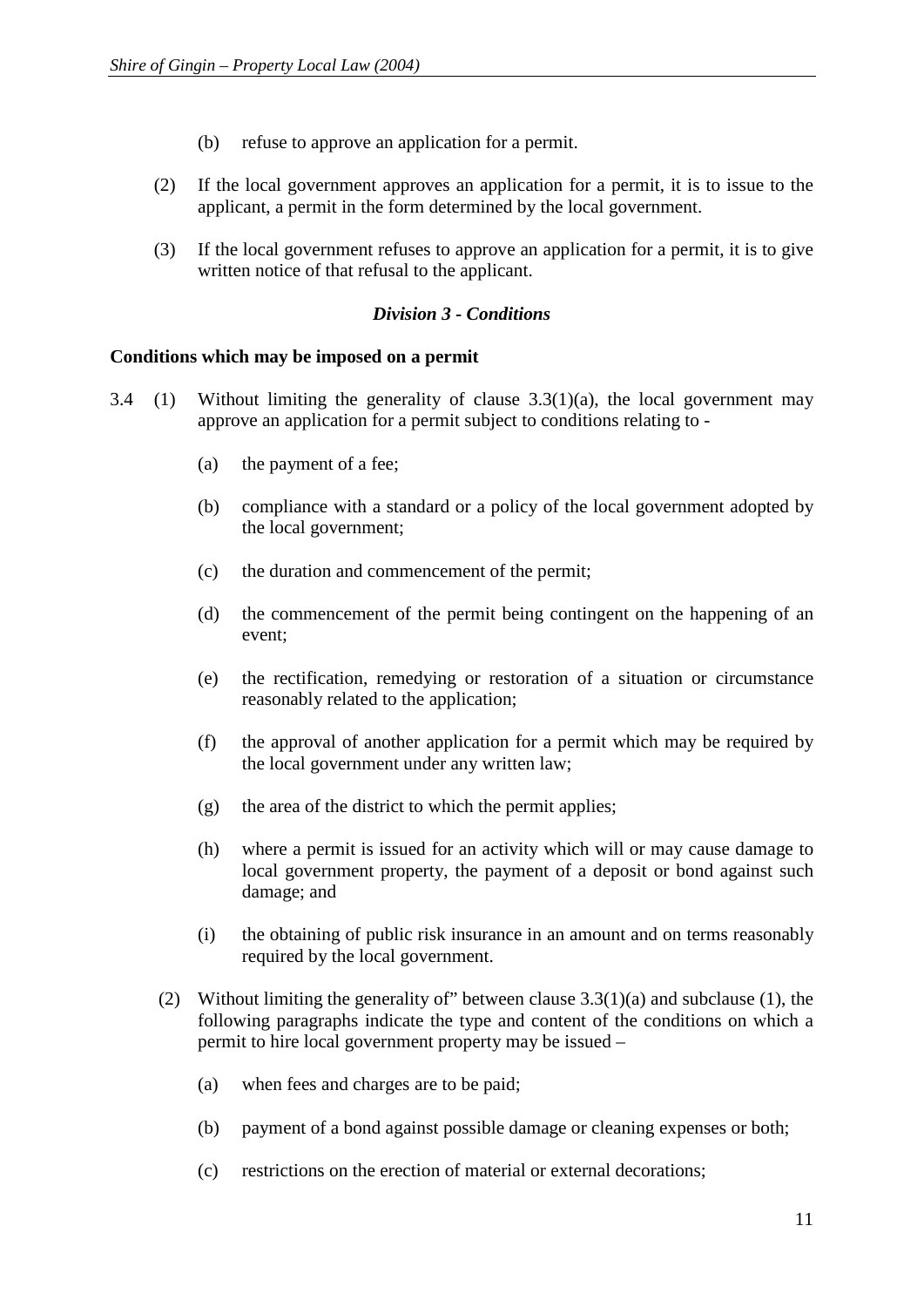- (d) rules about the use of furniture, plant and effects;
- (e) limitations on the number of persons who may attend any function in or on local government property;
- (f) the duration of the hire;
- (g) the right of the local government to cancel a booking during the course of an annual or seasonal booking, if the local government sees fit;
- (h) a prohibition on the sale, supply or consumption of liquor unless a liquor licence is first obtained for that purpose under the Liquor Control Act 1988;
- (i) whether or not the hire is for the exclusive use of the local government property;
- (j) the obtaining of a policy of insurance in the names of both the local government and the hirer, indemnifying the local government in respect of any injury to any person or any damage to any property which may occur in connection with the hire of the local government property by the hirer; and
- (k) the provision of an indemnity from the hirer, indemnifying the local government in respect of any injury to any person or any damage to any property which may occur in connection with the hire of the local government property by the hirer.

## **Imposing conditions under a policy**

 $3.5$  (1) In this clause –

**"policy"** means a policy of the local government adopted by the Council containing conditions subject to which an application for a permit may be approved under clause 3.3(1)(a).

- (2) Under clause 3.3(1)(a) the local government may approve an application subject to conditions by reference to a policy.
- (3) The local government shall give a copy of the policy, or the part of the policy which is relevant to the application for a permit, with the form of permit referred to in clause 3.3(2).
- (4) An application for a permit shall be deemed not to have been approved subject to the conditions contained in a policy until the local government gives the permit holder a copy of the policy or the part of the policy which is relevant to the application.
- (5) Sections 5.94 and 5.95 of the Act shall apply to a policy and for that purpose a policy shall be deemed to be information within section  $5.94(u)(i)$  of the Act.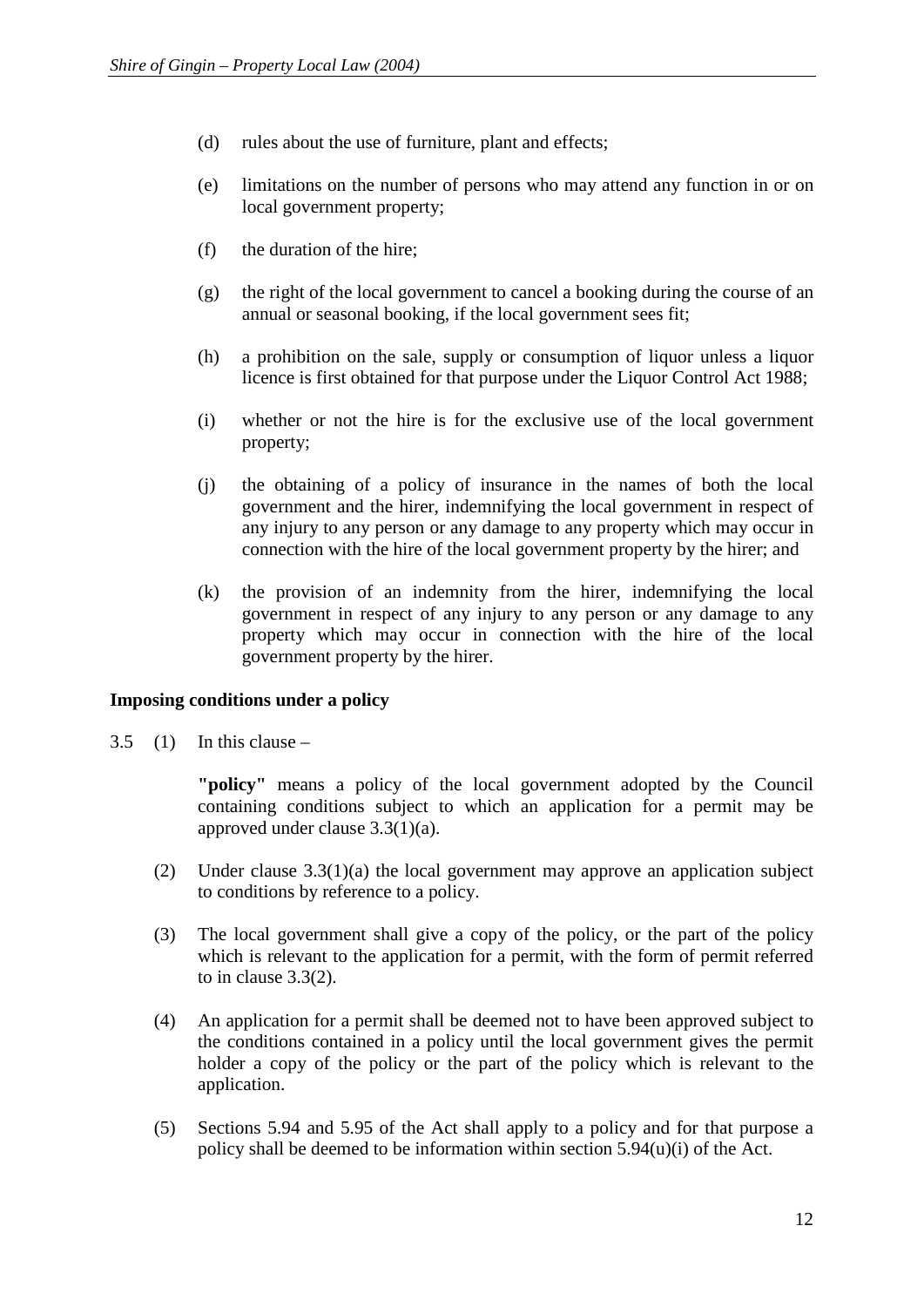## **Compliance with and variation of conditions**

- 3.6 (1) Where an application for a permit has been approved subject to conditions, the permit holder shall comply with each of those conditions.
	- (2) The local government may vary the conditions of a permit, and the permit holder shall comply with those conditions as varied.

## *Division 4 - General*

## **Agreement for building**

3.7 Where a person applies for a permit to erect a building on local government property the local government may enter into an agreement with the permit holder in respect of the ownership of the materials in the building.

## **Duration of permit**

- 3.8 A permit is valid for one year from the date on which it is issued, unless it is
	- (a) otherwise stated in this local law or in the permit; or
	- (b) cancelled under clause 3.12.

## **Renewal of permit**

- 3.9 (1) A permit holder may apply to the local government in writing prior to expiry of a permit for the renewal of the permit.
	- (2) The provisions of this Part shall apply to an application for the renewal of a permit with appropriate modification.

## **Transfer of permit**

- 3.10 (1) An application for the transfer of a valid permit is to
	- (a) be made in writing;
	- (b) be signed by the permit holder and the proposed transferee of the permit;
	- (c) provide such information as the local government may require to enable the application to be determined; and
	- (d) be forwarded to the CEO together with any fee imposed and determined by the local government under and in accordance with sections 6.16 to 6.19 of the Act.
	- (2) The local government may approve an application for the transfer of a permit, refuse to approve it or approve it subject to any conditions.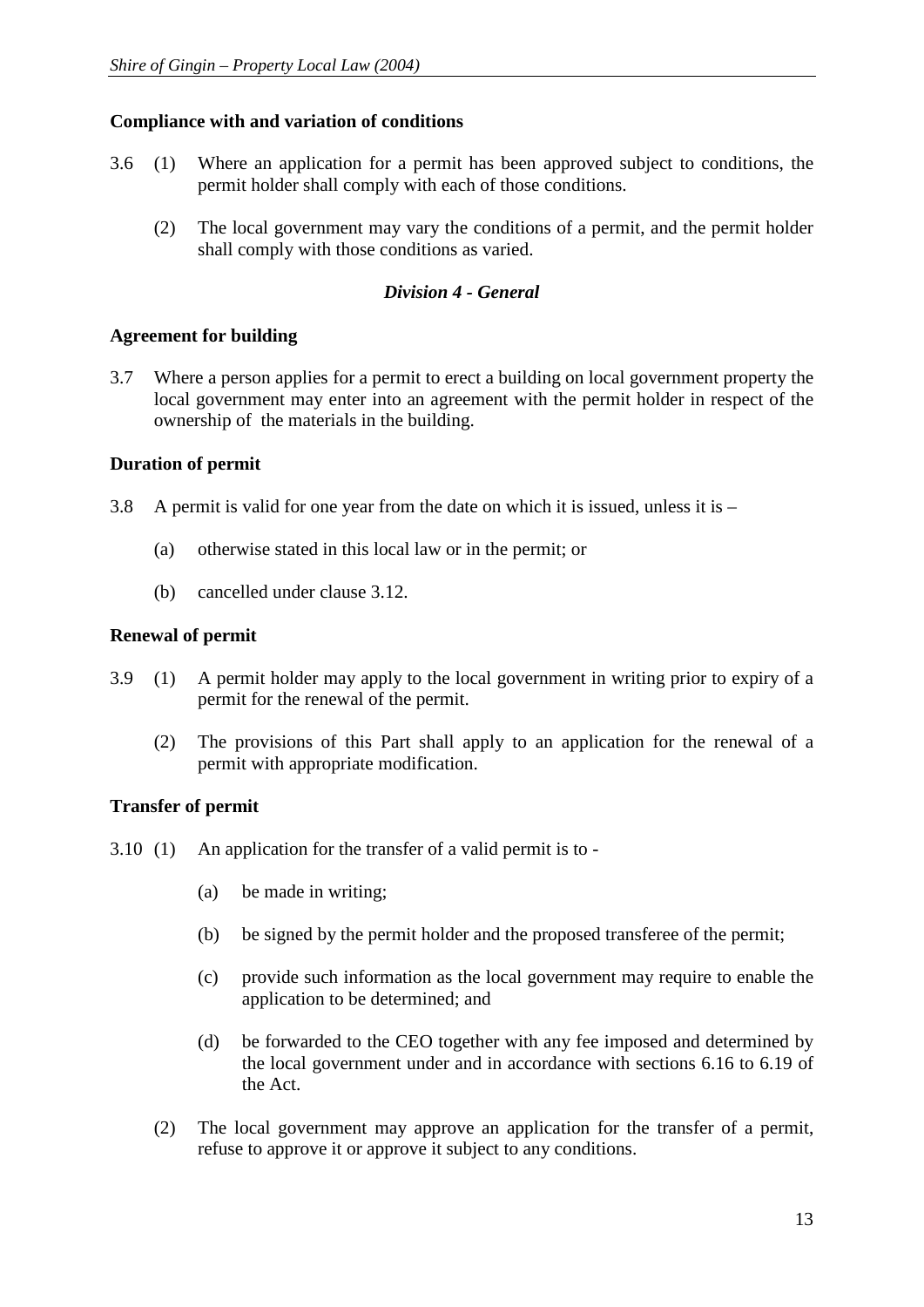- (3) Where the local government approves an application for the transfer of a permit, the transfer may be effected by an endorsement on the permit signed by the CEO.
- (4) Where the local government approves the transfer of a permit, it is not required to refund any part of any fee paid by the former permit holder.

## **Production of permit**

3.11 A permit holder is to produce to an authorised person her or his permit immediately upon being required to do so by that authorised person.

## **Cancellation of permit**

- 3.12 (1) Subject to clause 8.1, a permit may be cancelled by the local government if the permit holder has not complied with a –
	- (a) condition of the permit; or
	- (b) determination or a provision of any written law which may relate to the activity regulated by the permit.
	- (2) On the cancellation of a permit the permit holder
		- (a) shall return the permit as soon as practicable to the CEO; and
		- (b) is to be taken to have forfeited any fees paid in respect of the permit.

## *Division 5 - When a permit is required*

## **Activities needing a permit**

- 3.13 (1) A person shall not without a permit
	- (a) subject to subclause 3, hire local government property;
	- (b) advertise anything by any means on local government property;
	- (c) erect a structure for public amusement or for any performance, whether for gain or otherwise, on local government property;
	- (d) teach, coach or train, for profit, any person in a pool area or an indoor recreation facility which is local government property;
	- (e) plant any plant or sow any seeds on local government property;
	- (f) carry on any trading on local government property unless the trading is conducted -
		- (i) with the consent of a person who holds a permit to conduct a function, and where the trading is carried on under and in accordance with the permit; or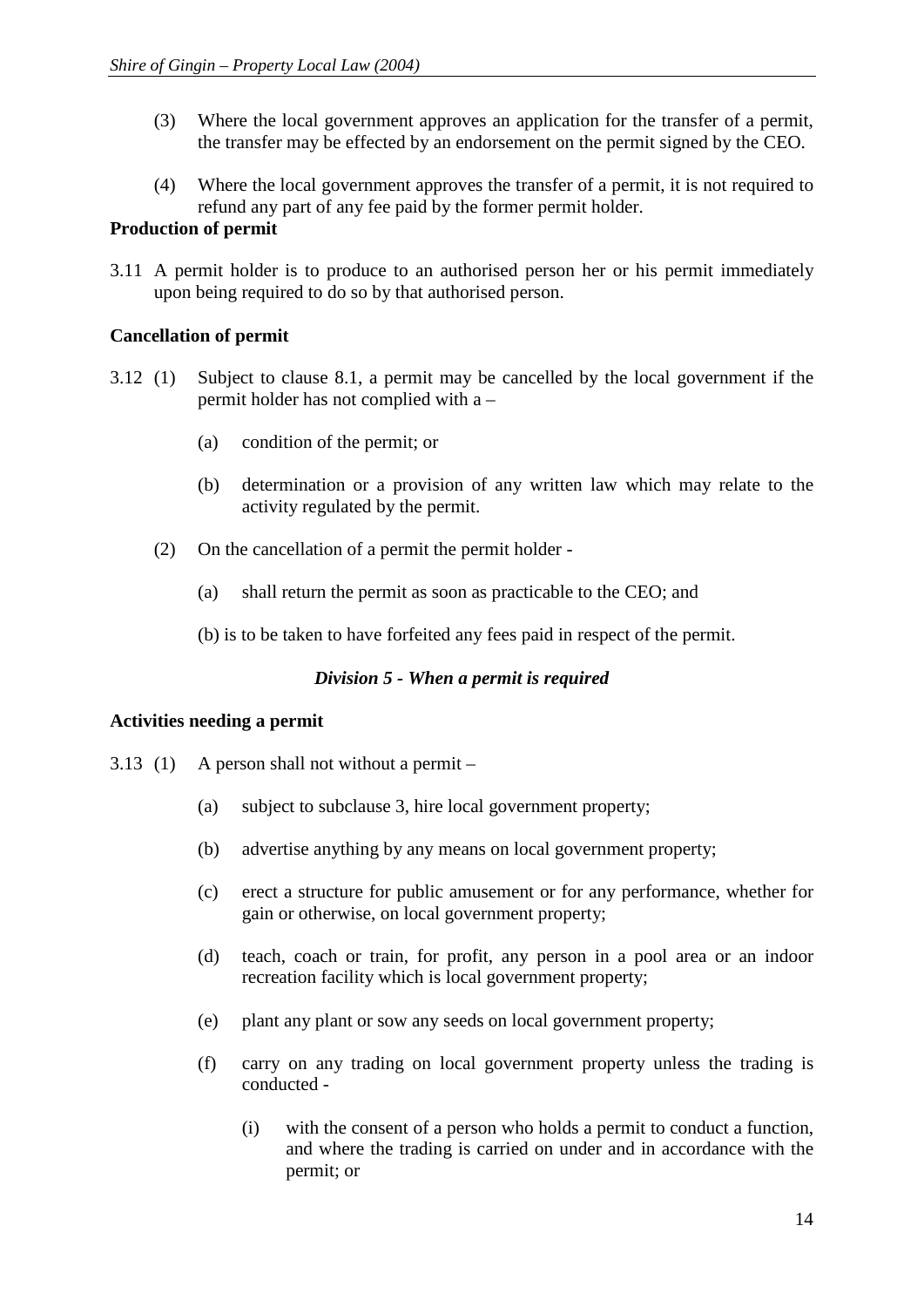- (ii) by a person who has a licence or permit to carry on trading on local government property under any written law;
- (g) unless an employee of the local government in the course of her or his duties or on an area set aside for that purpose -
	- (i) drive or ride or take any vehicle on to local government property; or
	- (ii) park or stop any vehicle on local government property;
- (h) conduct a function on local government property ;
- (i) charge any person for entry to local government property, unless the charge is for entry to land or a building hired by a voluntary non-profit organisation;
- (j) light a fire on local government property except in a facility provided for that purpose;
- (k) parachute, hang glide, abseil or base jump from or on to local government property;
- (l) erect a building or a refuelling site on local government property;
- (m) make any excavation on or erect or remove any fence on local government property;
- (n) erect or install any structure above or below ground, which is local government property, for the purpose of supplying any water, power, sewer, communication, television or similar service to a person;
- (o) depasture any horse, sheep, cattle, goat, camel, ass or mule on local government property;
- (p) conduct or take part in any gambling game or contest or bet, or offer to bet, publicly;
- (q) deposit or store anything on local government property; or
- (r) erect, install, operate or use any broadcasting, public address system, loudspeaker or other device for the amplification of sound on local government property.
- (2) The local government may exempt a person from compliance with subclause (1) on the application of that person.
- (3) The local government may exempt specified local government property or a class of local government property from the application of subclause  $(1)(a)$ .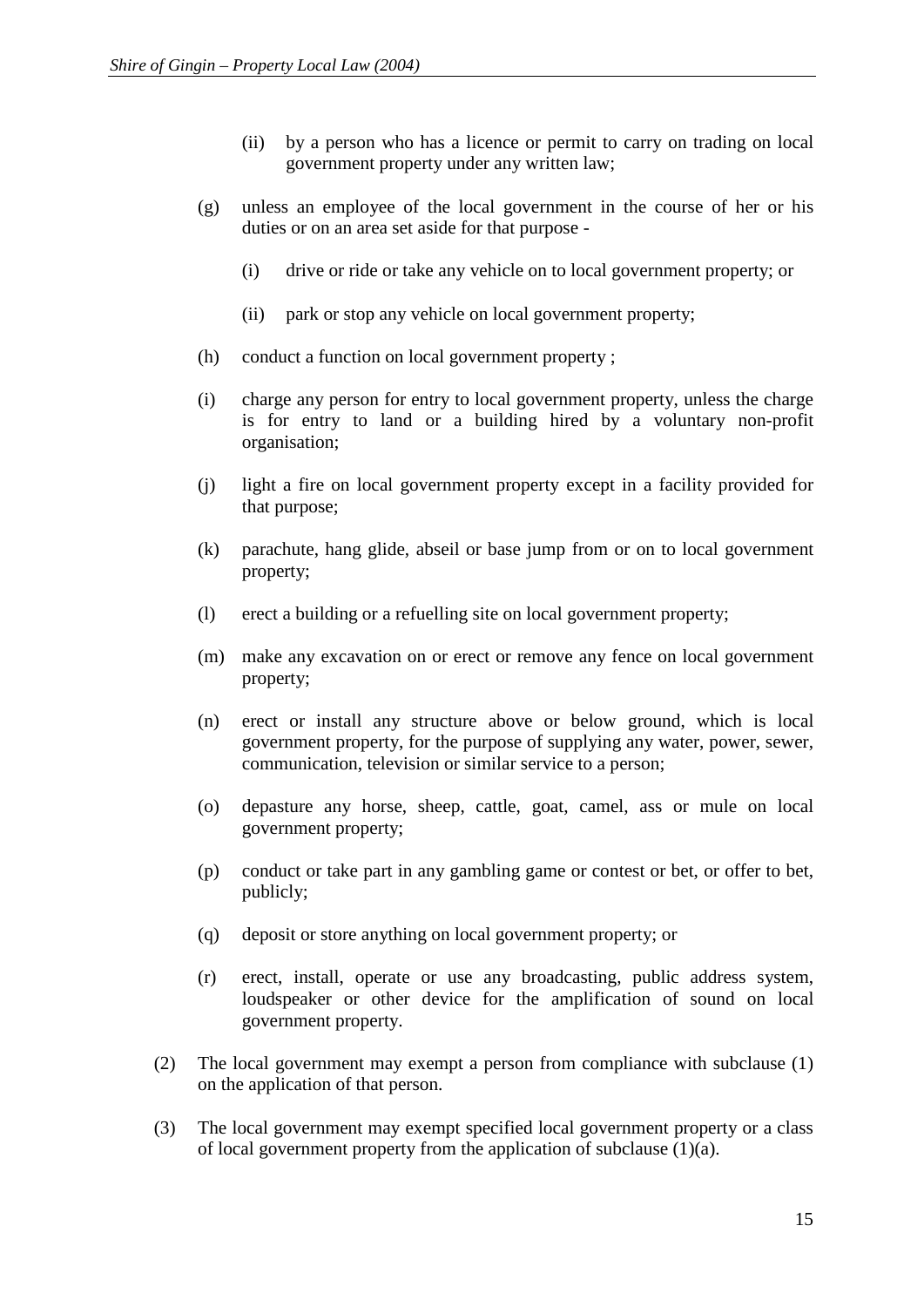## **Permit required to camp outside a facility**

 $3.14$  (1) In this clause –

**"facility"** has the same meaning as is given to it in section 5(1) of the Caravan Parks and Camping Grounds Act 1995.

- (2) This clause does not apply to a facility operated by the local government.
- (3) A person shall not without a permit
	- (a) camp on, lodge at or occupy any structure at night for the purpose of sleeping on local government property; or
	- (b) erect any tent, camp, hut or similar structure on local government property other than a beach shade or windbreak erected for use during the hours of daylight and which is dismantled during those hours on the same day.
- (4) The maximum period for which the local government may approve an application for a permit in respect of paragraph (a) or (b) of subclause (3) is that provided in regulation 11(2)(a) of the Caravan Parks and Camping Grounds Regulations 1997.

## **Permit required for possession and consumption of liquor**

- 3.15 (1) A person, on local government property, shall not consume any liquor or have in her or his possession or under her or his control any liquor, unless –
	- (a) that is permitted under the Liquor Control Act 1988; and
	- (b) a permit has been obtained for that purpose.
	- (2) Subclause (1) does not apply where the liquor is in a sealed container.

## *Division 6 - Responsibilities of permit holder*

## **Responsibilities of permit holder**

- 3.16 A holder of a permit shall in respect of local government property to which the permit relates -
	- (a) ensure that an authorised person has unobstructed access to the local government property for the purpose of inspecting the property or enforcing any provision of this local law;
	- (b) leave the local government property in a clean and tidy condition after its use;
	- (c) report any damage or defacement of the local government property to the local government; and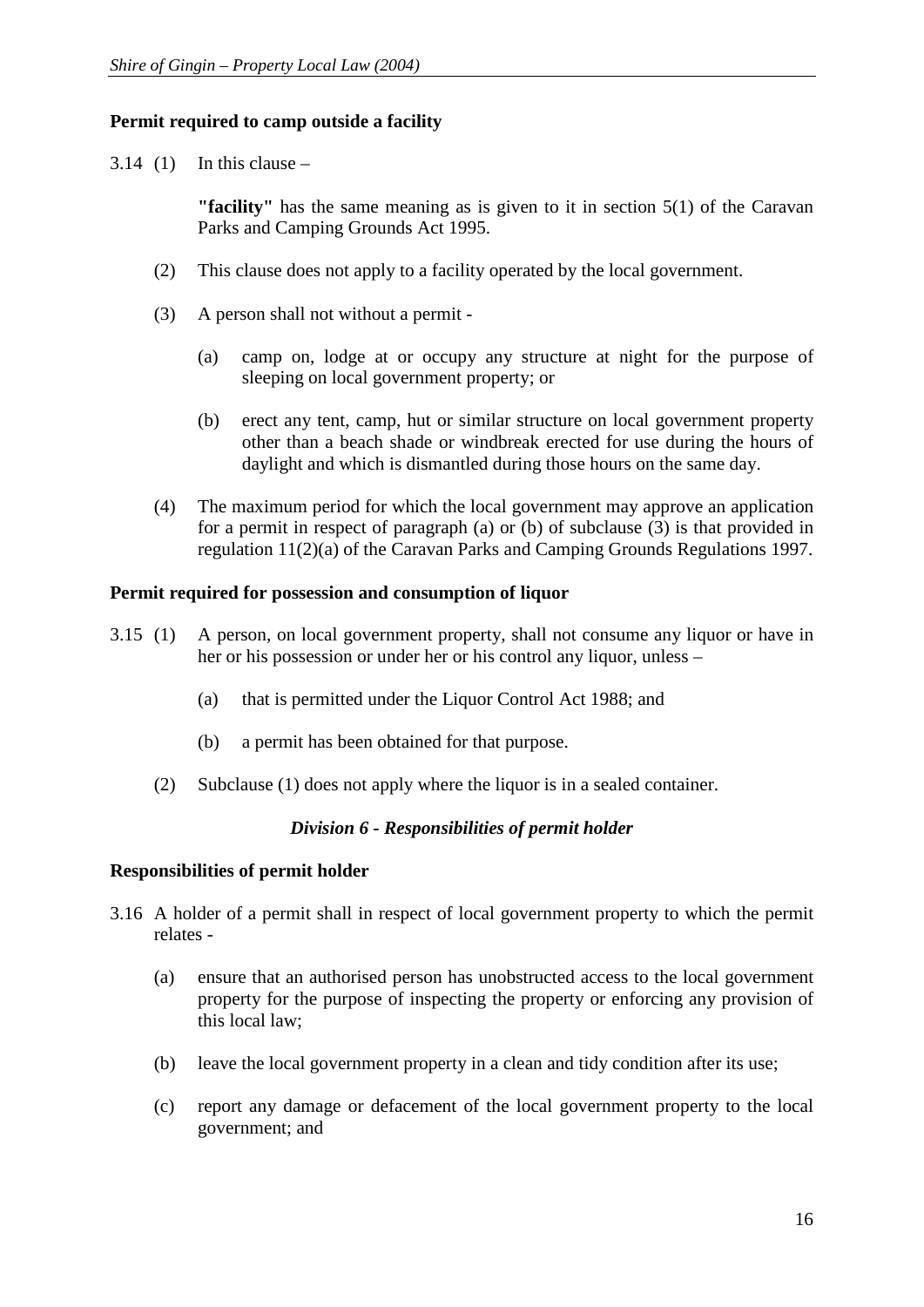(d) prevent the consumption of any liquor on the local government property unless the permit allows it and a licence has been obtained under the Liquor Control Act 1988 for that purpose.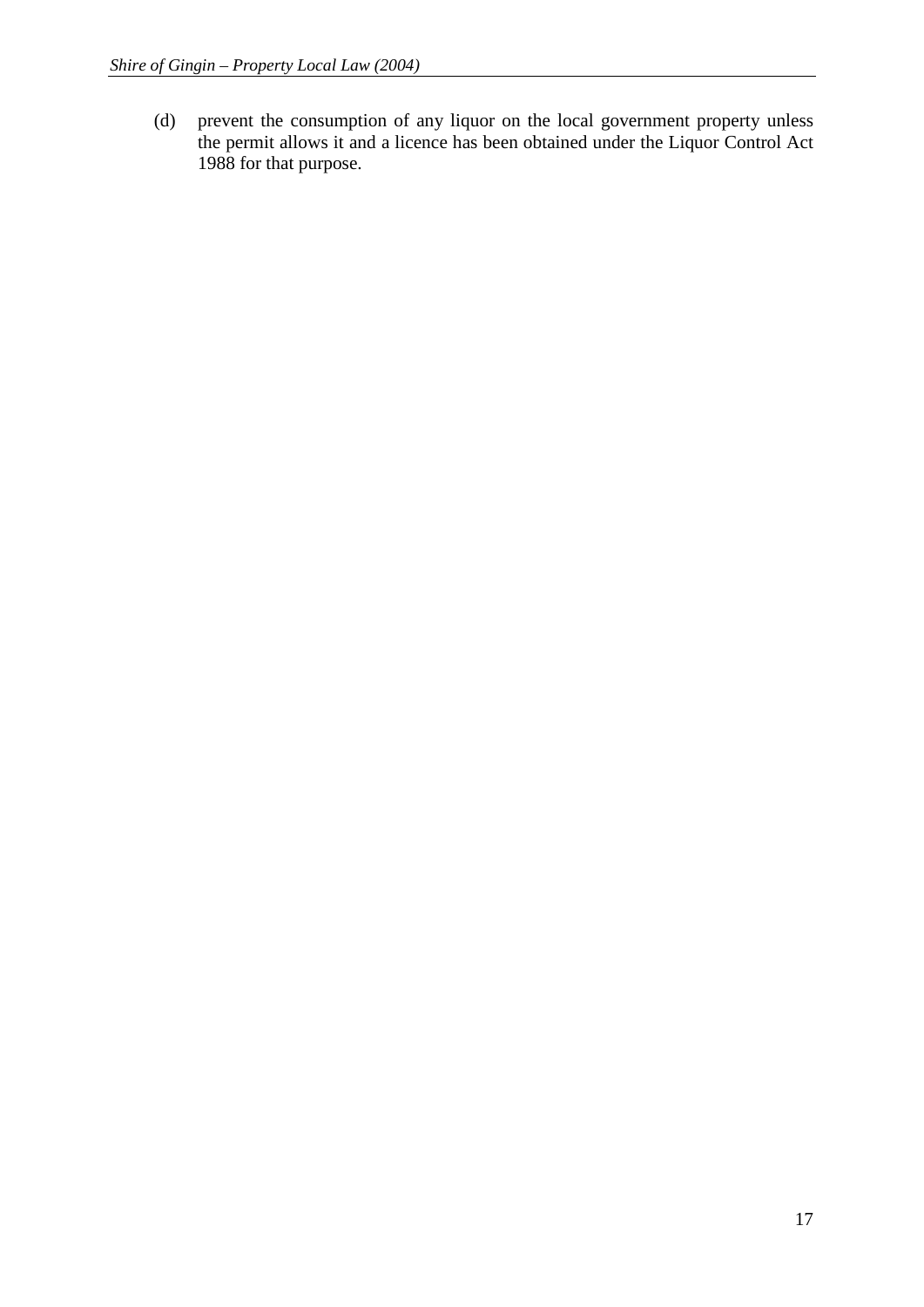## **PART 4 - BEHAVIOUR ON ALL LOCAL GOVERNMENT PROPERTY**

## *Division 1 - Behaviour on and interference with local government property*

## **Behaviour which interferes with others**

- 4.1 A person shall not in or on any local government property behave in a manner which
	- (a) is likely to interfere with the enjoyment of a person who might use the property;
	- (b) interferes with the enjoyment of a person using the property; or
	- (c) creating a nuisance.

## **Behaviour detrimental to property**

4.2 (1) this clause

'detrimental to the property' includes –

- (a) removing any thing from the local government property such as a rock, a plant or a seat provided for the use of any person; and
- (c) destroying, defacing or damaging any thing on the local government property, such as a plant, a seat provided for the use of any person or a building.
- (2) A person shall not behave in or on local government property in a way which is or might be detrimental to the property.

## **Taking or injuring any fauna**

4.3  $(1)$  In this clause –

**"animal"** means any living thing that is not a human being or plant; and

**"fauna"** means any animal indigenous to or which periodically migrates to any State or Territory of the Commonwealth or the territorial waters of the Commonwealth and includes in relation to any such animal –

- (a) any class of animal or individual member;
- (b) the eggs or larvae; or
- (c) the carcass, skin, plumage or fur.
- (2) A person shall not, take, injure or kill or attempt to take, injure or kill any fauna which is on or above any local government property, unless that person is authorised under a written law to do so.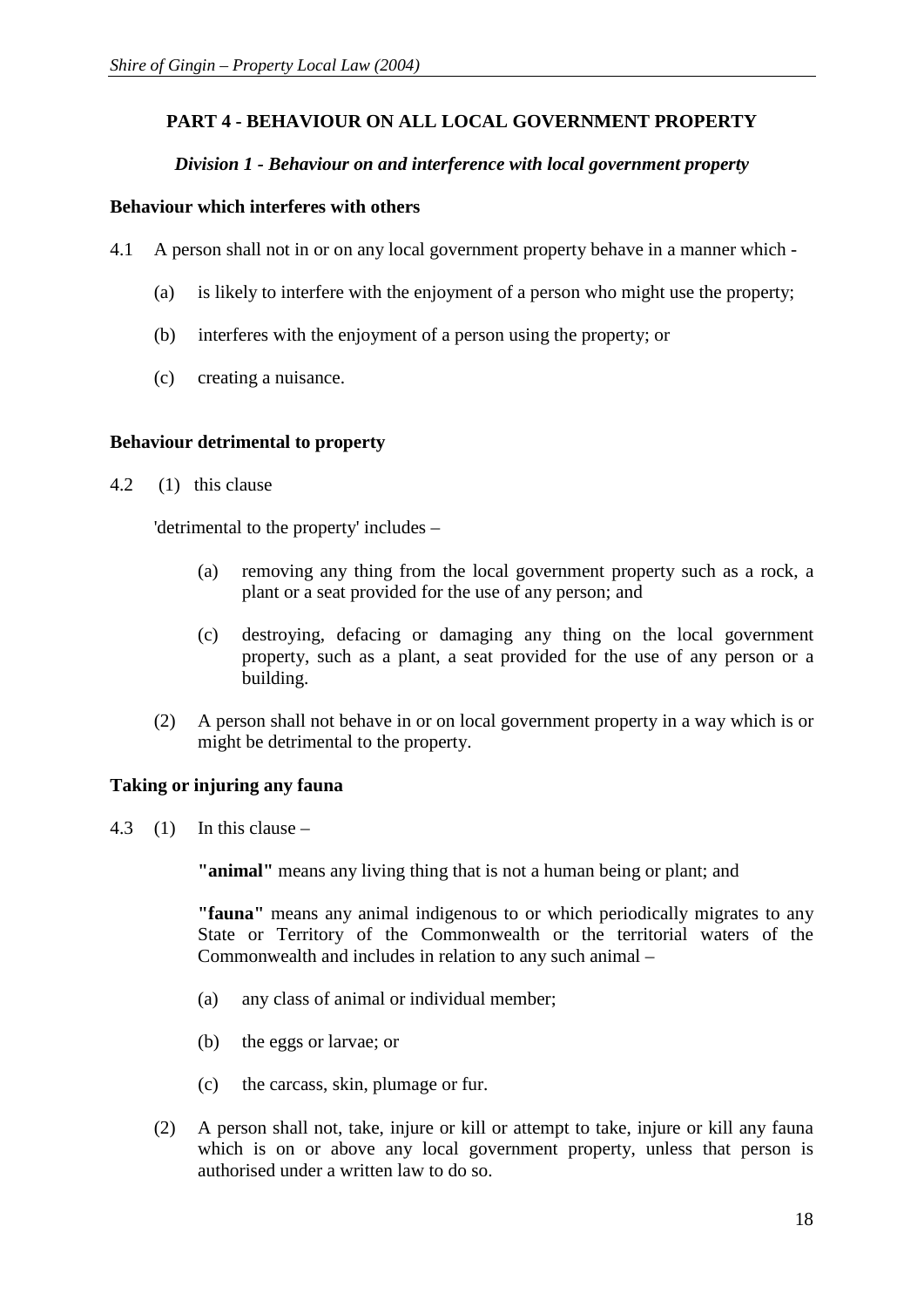## **Intoxicated persons not to enter local government property**

4.4 A person shall not enter or remain on local government property while under the influence of liquor or a prohibited drug.

## **No prohibited drugs**

4.5 A person shall not take a prohibited drug on to, or consume or use a prohibited drug on, local government property.

## *Division 2 - Signs*

## **Signs**

- 4.6 (1) A local government may erect a sign on local government property specifying any conditions of use which apply to that property.
	- (2) A person shall comply with a sign erected under subclause (1).
	- (3) A condition of use specified on a sign erected under subclause (1) is  $-$ 
		- (a) not to be inconsistent with any provision of this local law or any determination; and
		- (b) to be for the purpose of giving notice of the effect of a provision of this local law.

## **PART 5 – MATTERS RELATING TO PARTICULAR LOCAL GOVERNMENT PROPERTY**

## *Division 1 - Swimming pool areas*

## **When entry must be refused**

- 5.1 (1) A Manager or an authorised person shall refuse admission to, a pool area any person who –
	- (a) in her or his opinion is
		- (i) minimum age as specified in the Code and who is unaccompanied by a responsible person over the age as specified in the Code;
		- (iia) under the minimum age as specified in the Code and who is accompanied by a responsible person over the age as specified in the Code where the responsible person is incapable of, or not providing, adequate supervision of, or care, for that person;
		- (ii) suffering from any contagious, infectious or cutaneous disease or complaint, or is in an unclean condition; or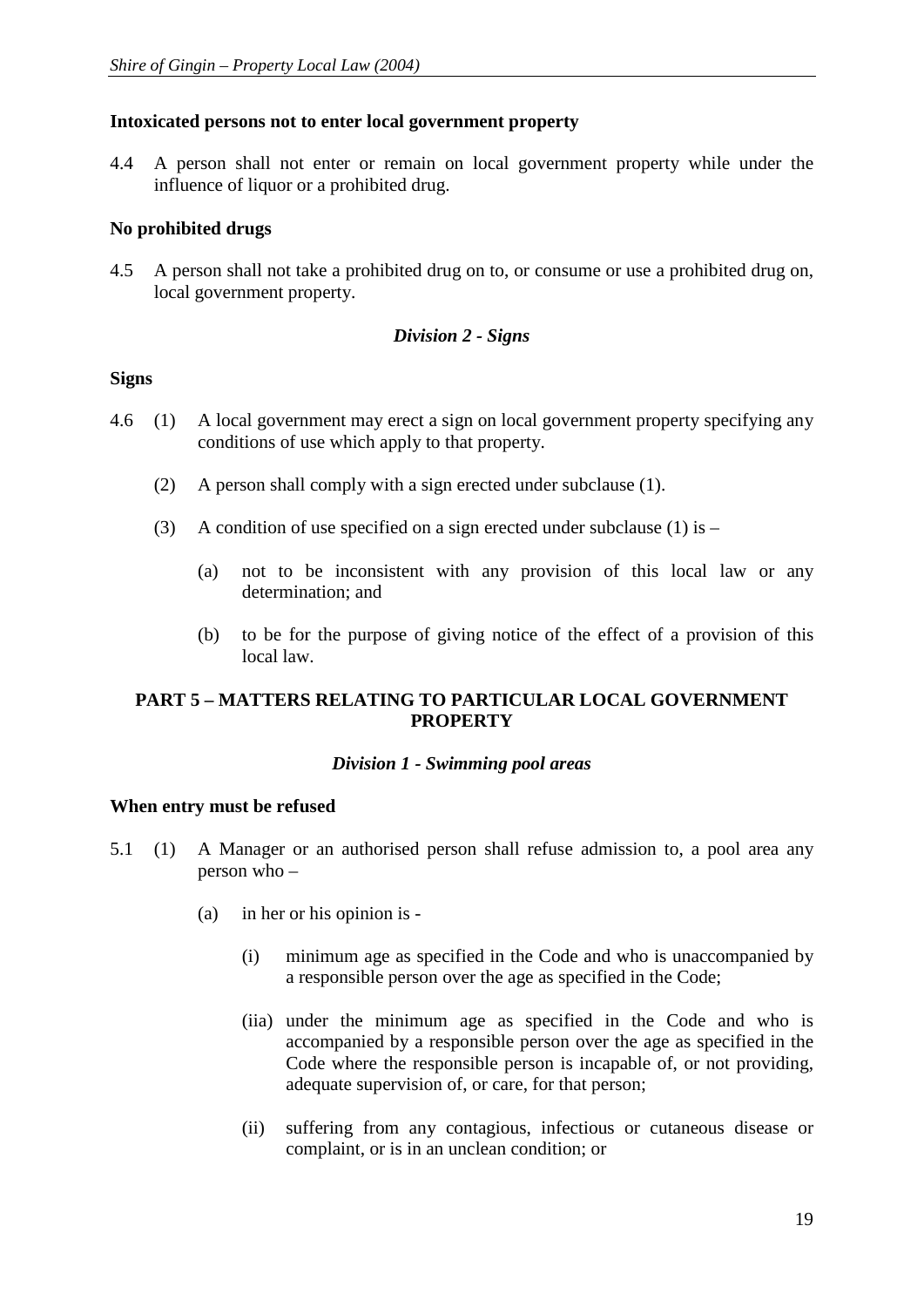- (iii) under the influence of liquor or a prohibited drug; or
- (b) is to be refused admission under and in accordance with a decision of the local government for breaching any clause of this local law.
- (2) If a person referred to in subclause  $5.1(1)(a)$  or subclause  $5.1(1)(b)$  is in a pool area, a Manager or an authorised person must –
	- (a) direct the person to leave; and
	- (b) if the person refuses or fails to leave, remove the person or arrange for the person to be removed, from the pool area.

## **Consumption of food or drink may be prohibited**

5.2 A person shall not consume any food or drink in an area where consumption is prohibited by a sign.

## *Division 2 - Beaches*

## **Powers of surf life saving club members**

- 5.3 (1) Subject to subclause (2), the local government may authorize under section 9.10 of the Act the members of a surf life saving club to perform all or any of the following functions in relation to a beach -
	- (a) patrol any beach;
	- (b) carry out any activity on any beach;
	- (c) erect signs designating bathing areas and signs regulating, prohibiting or restricting specified activities on the whole or any part of a beach or in or on the water adjacent to the beach and to direct persons on the beach or in or on the water to comply with such signs;
	- (d) temporarily enclose any area with rope, hessian, wire or any other means for the conduct of surf life saving club activities; and
	- (e) direct persons to leave the water adjacent to a beach during dangerous conditions or if a shark is suspected of being in the vicinity of a beach.
- (2) Under subclause (1), the local government shall authorize only those members who have been recommended by the surf life saving club as competent to perform the functions referred to in that subclause in respect of which they are authorised.
- (3) Under subclause (1), the local government may authorize members generally, or in relation to particular times, days or months.

## **Authorizing other persons**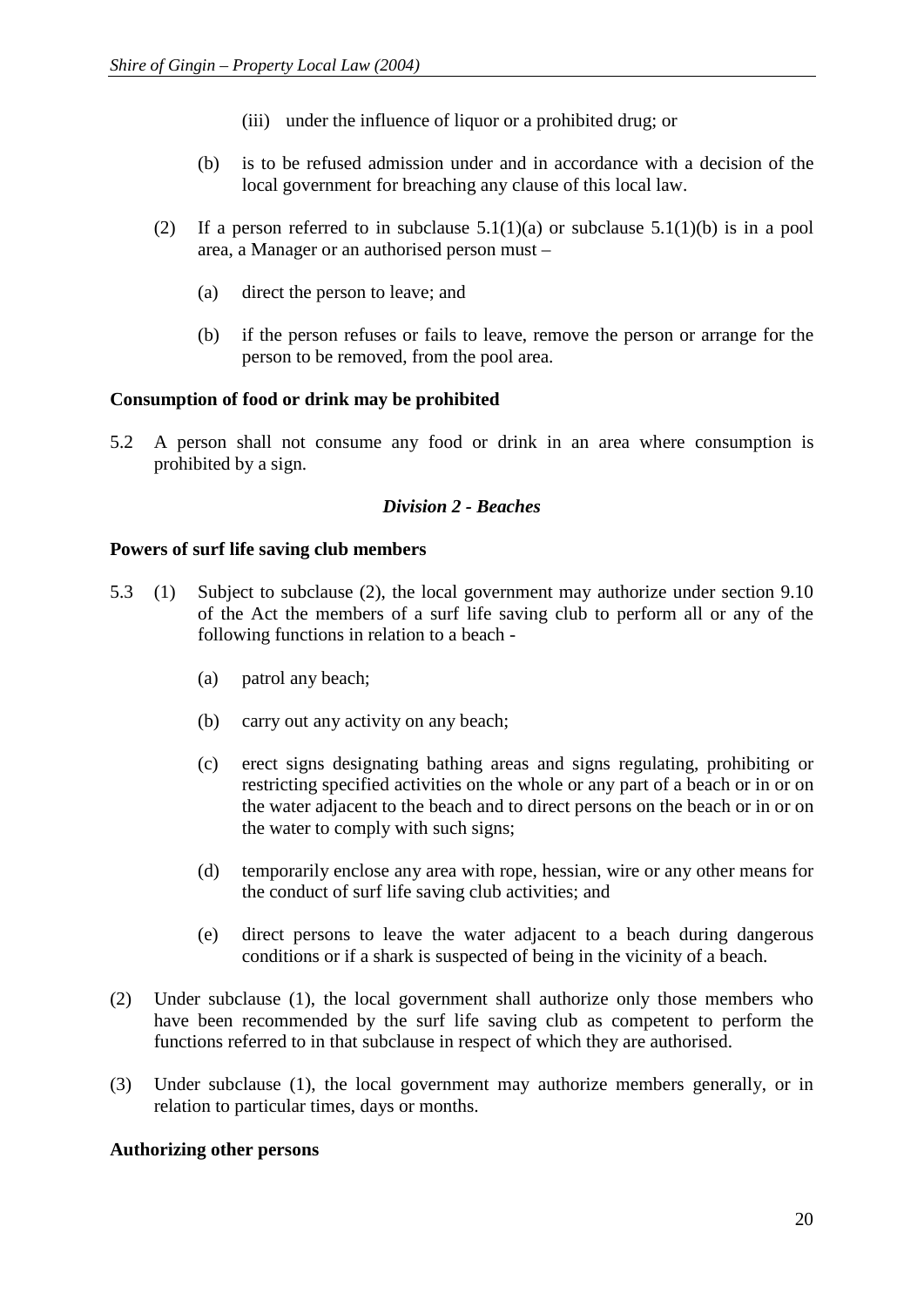- 5.4 (1) A local government may authorize, under section 9.10 of the Act, a person to perform all or any of the functions referred to in clause 5.3(1) in relation to a beach.
	- (2) Under subclause (1), the local government shall authorise only those persons who, in the reasonable opinion of the local government, are competent to perform the functions referred to in clause 5.3(1) in respect of which they are authorized.
	- (3) Under subclause (1), the local government may authorize a person generally, or in relation to particular times, days or months.
	- (4) Where the local government has authorised members of a surf life saving club under clause 5.3(1) and a person under subclause (1) in relation to the same beach, so that they can perform all or any of the functions referred to in clause 5.3(1) contemporaneously, the local government is to specify which authorization is rendered ineffective when both are exercised.

## **Persons to comply with signs and directions**

- 5.5 A person shall
	- (a) not act in contravention of any sign erected on a beach under clause  $5.3(1)(c)$ ;
	- (b) not enter an area which has been temporarily closed with rope, hessian, wire or any other means for the conduct of surf life saving club activities, unless he or she is a member of the club or has obtained permission to enter from the club;
	- (c) comply with any direction given under clause  $5.3(1)(c)$  or  $5.3(1)(e)$ ; and
	- (d) not interfere with, obscure, obstruct or hang any item of clothing or towel on a flag, sign, notice or item of life saving equipment.

notwithstanding that the sign or the direction was erected or given, as the case may be, by a person referred to in clause 5.4(1).

## *Division 3 - Fenced or closed property*

## **No entry to fenced or closed local government property**

5.6 A person must not enter local government property which has been fenced off or closed to the public by a sign or otherwise, unless that person is authorised to do so by the local government.

## *Division 4 - Toilet blocks and change rooms*

## **Only specified gender to use entry of toilet block or change room**

5.7 (1) Where a sign on a toilet block or change room specifies that a particular entry of the toilet block or change room is to be used by  $-$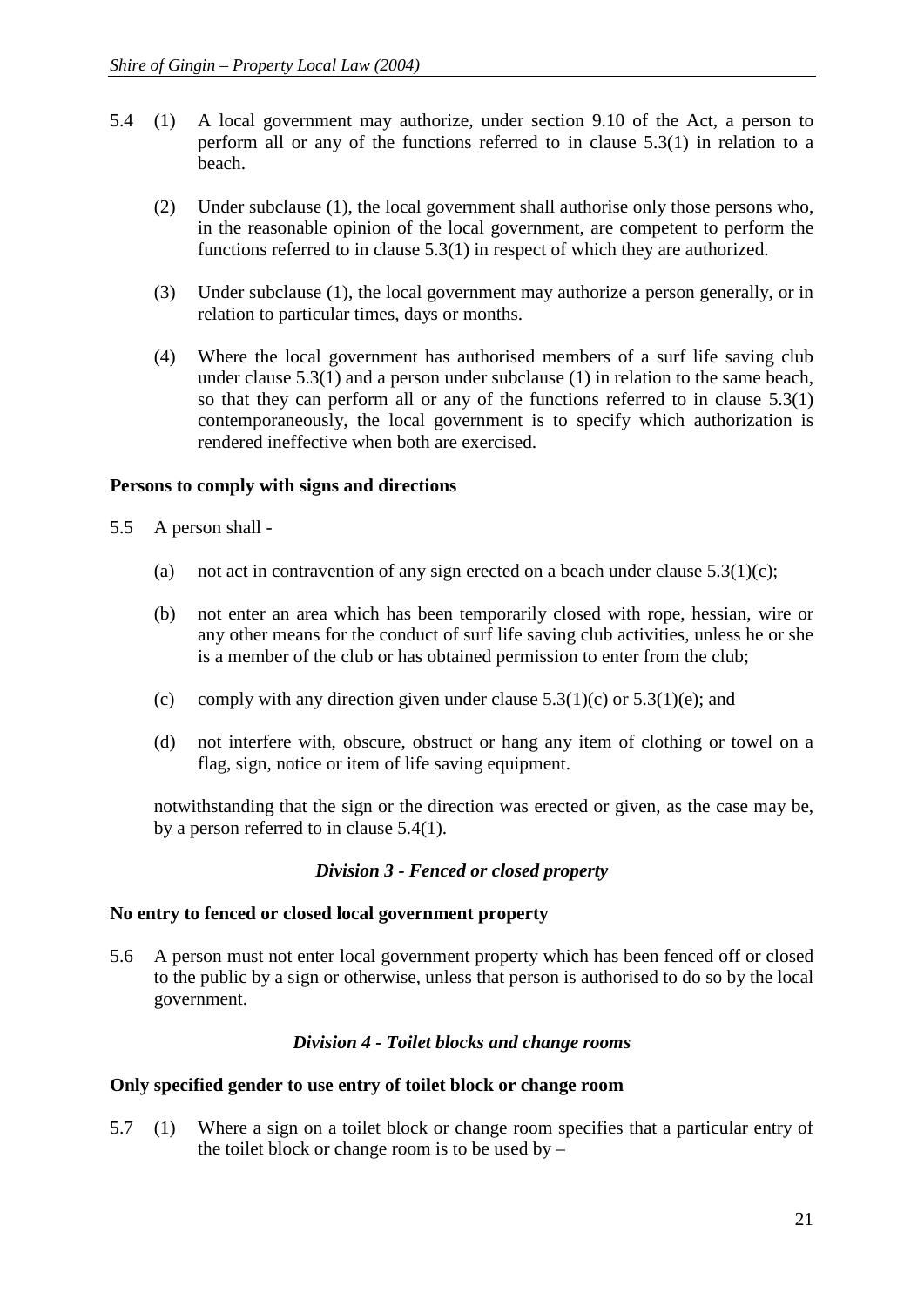- (a) females, then a person of the male gender shall not use that entry of the toilet block or change room;
- (b) males, then a person of the female gender shall not use that entry of the toilet block or change room; or
- (c) families, then, when the toilet block or change room is being used by a family, only an immediate member of that family may use that entry of the toilet block or change room.
- (2) Clause 5.7.1(a) and clause 5.7.1(b) do not apply to a child when accompanied by a parent, guardian or caregiver, where the child is –
	- (a) under the age of eight years; or
	- (b) otherwise permitted by an authorised person to use the relevant entry.

## *Division 5 - Aerodrome (airport)*

## **Access of animals restricted**

- 5.8 (1) A person shall not bring an animal on to an aerodrome unless
	- (a) the person is a person referred to in section 8 of the Dog Act 1976 acting in accordance with that provision;
	- (b) the animal is being air freighted from the aerodrome;
	- (c) the animal has been air freighted to the aerodrome; or
	- (d) the person is authorised to do so by the local government.
	- (2) A person in charge of an animal shall keep the animal under control and shall not allow it to wander at large on the aerodrome.
	- (3) If an animal is at any time on an aerodrome in contravention of subclause (2), in addition to the person specified in that subclause, the owner of the animal at that time commits an offence against subclause (2).

## **PART 6 - FEES FOR ENTRY ON TO LOCAL GOVERNMENT PROPERTY**

## **No unauthorized entry to function**

- 6.1 (1) A person shall not enter local government property on such days or during such times as the property may be set aside for a function for which a charge for admission is authorised, except –
	- (a) through the proper entrance for that purpose; and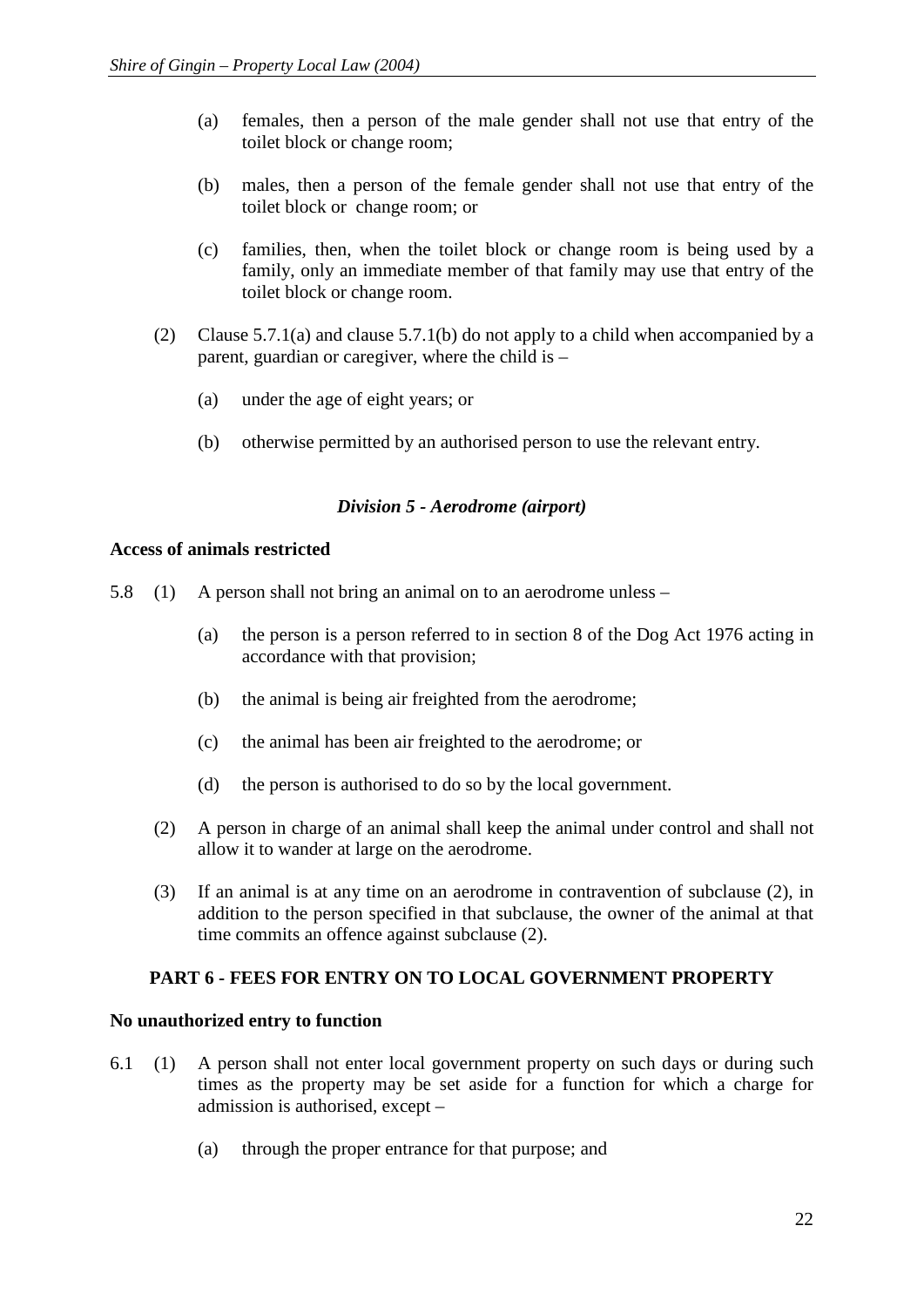(b) on payment of the fee chargeable for admission at the time.

(2) The local government may exempt a person from compliance with subclause  $(1)(b)$ .

## **PART 7 - JETTIES AND BRIDGES**

## *Division 1 - Preliminary*

## **Interpretation**

- 7.1 (1) This Part only applies to bridges and jetties which are local government property.
	- (2) In this Part –

**"jetty"** means any jetty, pier, wharf or landing place which is local government property; and

**"bulk cargo"** means bulk produce, such as grain, coal, oil or mineral ore, which is not packaged.

## *Division 2 - Consents and fees*

## **Application for consent and application fee**

- 7.2 (1) Where a person is required to obtain the consent of the local government under this Part, the person is to apply for that consent in the manner required by the local government.
	- (2) The local government may require an application for consent made under subclause (1) to be accompanied by a fee.
	- (3) If an application for consent is not made in the manner required by the local government or the fee which is to accompany that application is not paid, the local government may refuse to consider the application for consent.
	- (4) The local government shall give its decision on an application for consent, in writing to the person who applied for that consent.
	- (5) Where a fee is referred to in this Part, the fee must be imposed and determined by the local government under and in accordance with sections 6.16 to 6.19 of the Act.

## *Division 3 – Prohibitions on use of jetty*

## **When use of jetty is prohibited**

- 7.3 A person shall not land at, use or go on any part of a jetty which is
	- (a) under construction or repair; or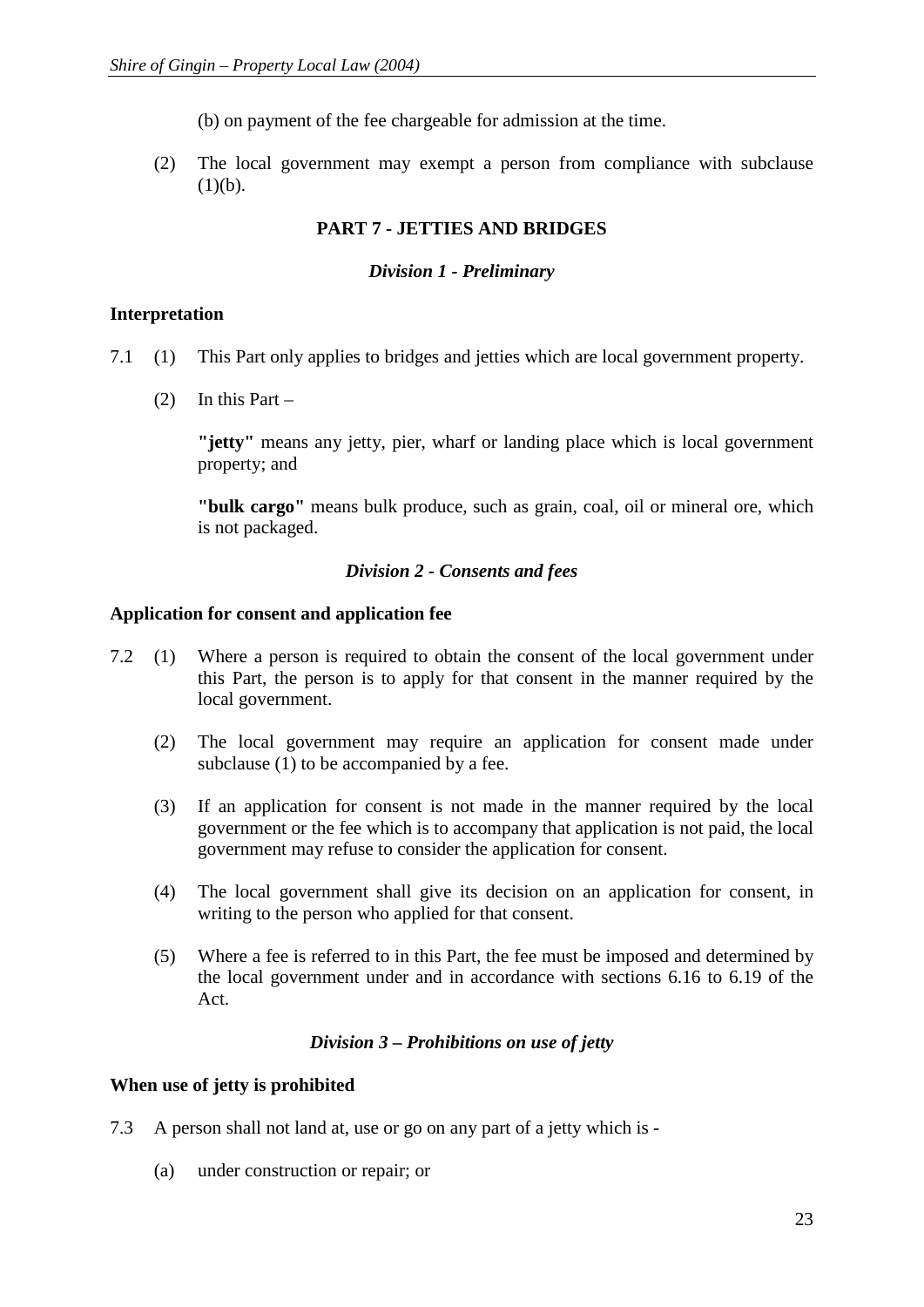(b) closed,

unless that person has first obtained the consent of the local government.

## *Division 4 - Mooring boats to jetties*

## **Method of mooring boat**

7.4 A person in control of a boat shall not moor or make fast the boat to a jetty, or to any part of the jetty, except to such mooring piles, ring bolts or other fastenings as are provided.

## *Division 5 - When boats may remain at jetty*

## **When boat may remain moored**

- 7.5 A person in control of a boat shall not moor or make fast the boat to a jetty unless
	- (a) the boat is in distress and then only to effect the minimum repairs necessary to enable the boat to be moved elsewhere;
	- (b) the embarking or disembarking of passengers is in progress, and then not for a consecutive period exceeding 2 hours without the prior consent of the local government;
	- (c) the loading or discharging of cargo or other goods is in progress in accordance with Division 7; or
	- (d) where the boat is used at that time for commercial purposes, the person has first paid the fee (if any) for such mooring or making fast to the local government.

## **Authorized person may order removal of boat**

7.6 Notwithstanding anything to the contrary in this Part, a person in control of a boat moored or fastened to or alongside a jetty shall remove it immediately upon being directed to do so by an authorised person.

## *Division 6 - Launching of boats*

## **Restrictions on launching**

7.7 A person shall not launch a boat from or over any jetty (other than a boat ramp) unless she or he has first obtained the consent of the local government.

## *Division 7 - Cargo or other goods*

## **Loading and discharging**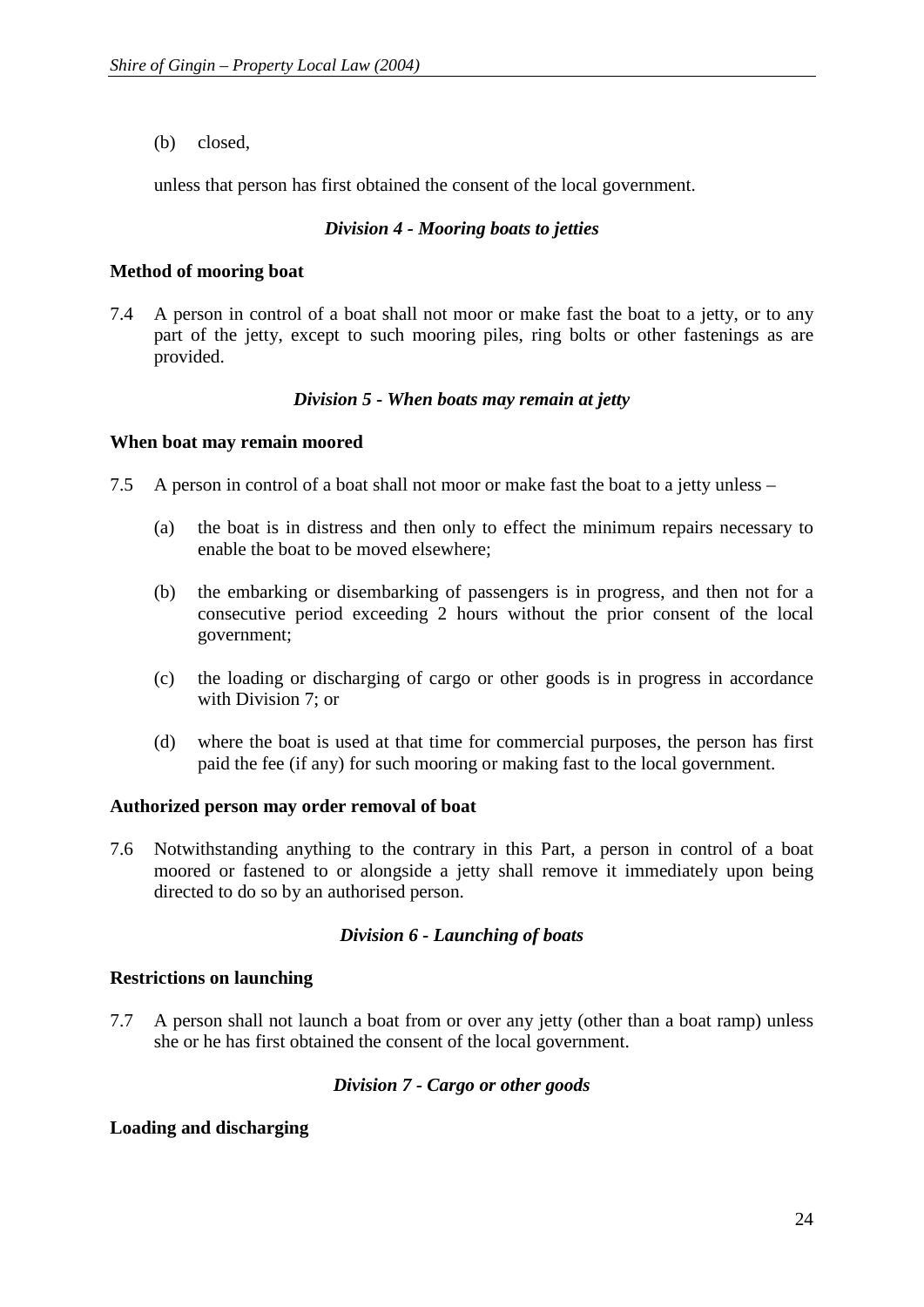- 7.8 A person in control of a boat shall not allow the boat to come alongside or be moored or made fast to a jetty for the purpose of loading or discharging cargo or other goods-
	- (a) until the cargo or other goods are ready to be loaded or discharged; or
	- (b) without the consent of the local government
		- (i) between the hours of 6.00pm to 6.00am on the next day; or
		- (ii) for longer than 2 consecutive hours.

## **Outgoing cargo not to be stored on jetty**

- 7.9 A person in control of cargo or other goods intended for loading on to a boat shall
	- (a) not allow them to be stored or placed on a jetty unless and until the boat is moored or fastened to or alongside the jetty; and
	- (b) load them on to the boat as soon as practicable after the boat is moored or fastened to or alongside the jetty.

## **Removal of incoming cargo from jetty**

7.10 Any person unloading cargo or other goods from a boat on to a jetty shall remove them, or cause them to be removed from the jetty as soon as practicable, but not later than 6.00pm on the day on which they were placed there.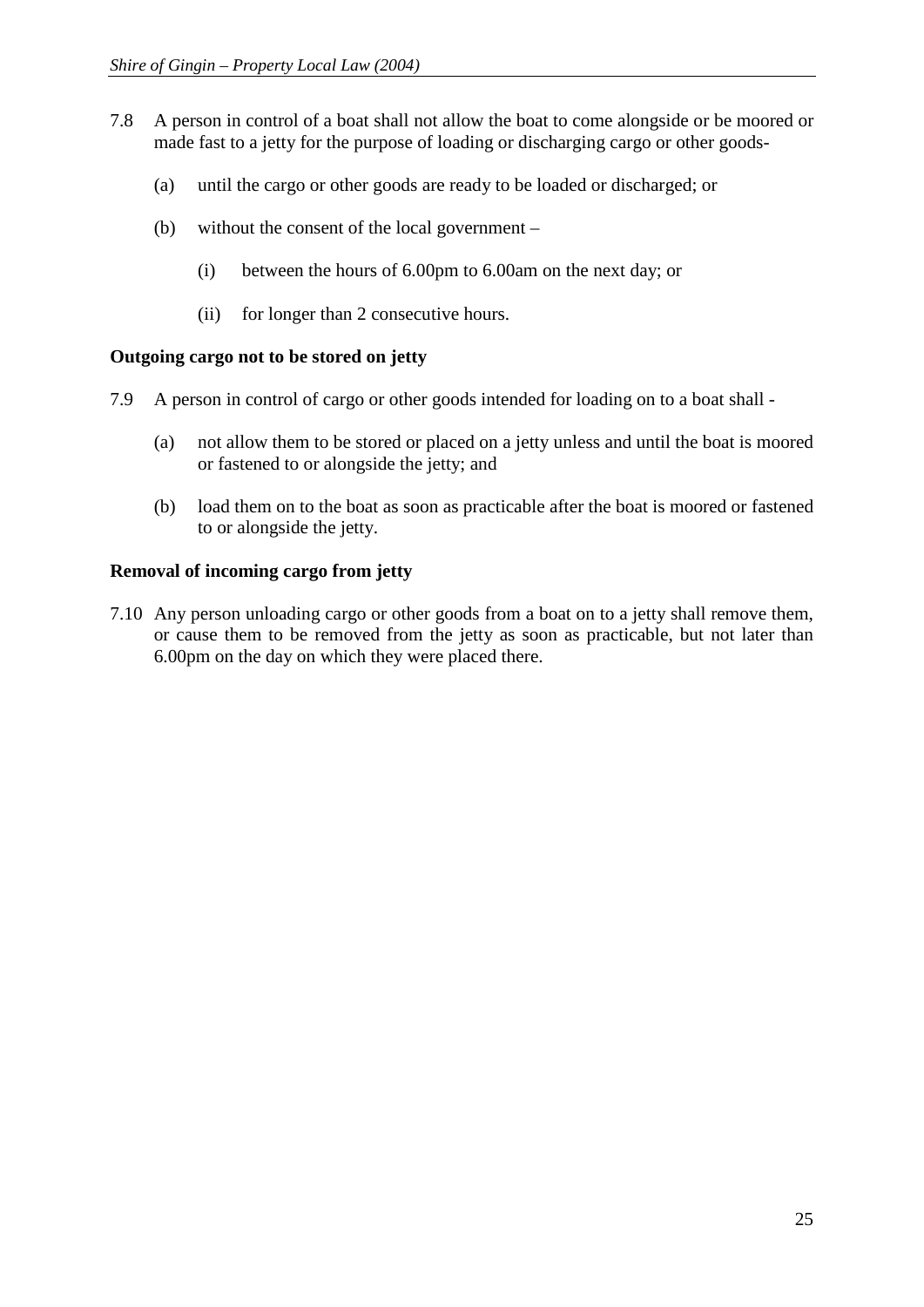## **Authorized person may direct removal**

7.11 An authorised person may direct a person who, in the opinion of the authorized person, is in charge of cargo or other goods which remain on a jetty contrary to any provision of this Part to remove them from the jetty.

## **Handling of bulk cargo**

7.12 Except with the prior consent of the local government, a person shall not place or deposit bulk cargo from a vehicle, boat or container on to a jetty.

## *Division 8 - Polluting surrounding area*

## **Polluting surrounding area**

7.13 A person shall not tip or deposit anything on to a jetty so as to pollute the surrounding area.

## *Division 9 - Fishing from jetties and bridges*

## **Limitations on fishing**

- 7.14 A person shall not
	- (a) fish from a jetty or a bridge so as to obstruct or interfere with the free movement of a boat approaching or leaving the jetty or the bridge or so as to unreasonably interfere with the use of the jetty or the bridge by any other person; or
	- (b) hang or spread a fishing net from, on or over any part of a jetty or a bridge.

## **PART 8 - OBJECTIONS AND APPEALS**

## **Objections and Appeals**

- 8.1 When the local government makes a decision as to whether it will
	- (a) grant a person a permit or consent under this local law; or
	- (b) renew, vary, or cancel a permit or consent that a person has under this local law,

the provisions of Division 1 of Part 9 of the Act and regulation 33 of the Regulations apply to that decision.

## **PART 9 - MISCELLANEOUS**

## **Authorized person to be obeyed**

9.1 A person on local government property shall obey any lawful direction of an authorised person and shall not in any way obstruct or hinder an authorized person in the execution of her or his duties.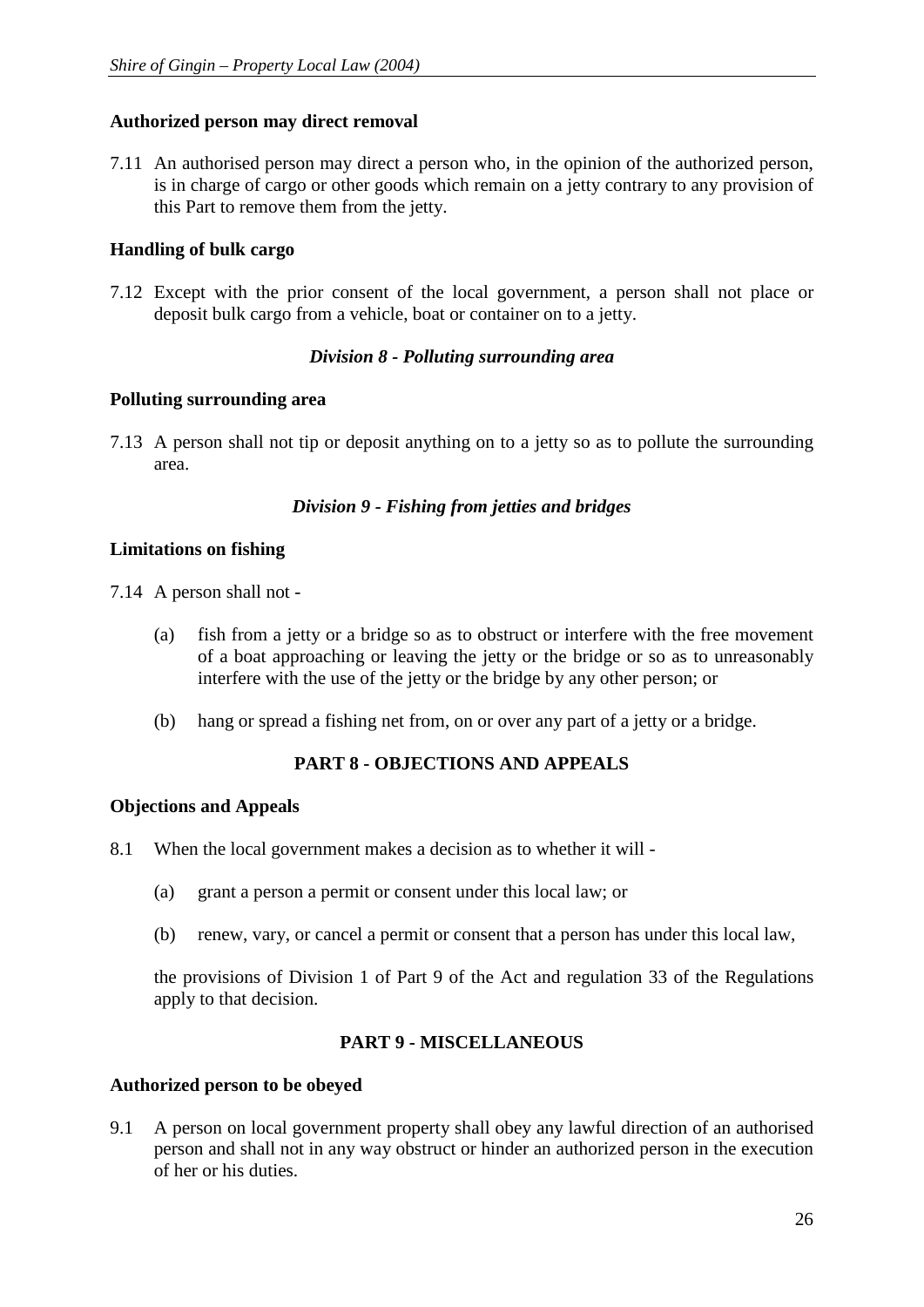## **Persons may be directed to leave local government property**

9.2 An authorised person may direct a person to leave, or temporarily suspend a person from, local government property where she or he reasonably suspects that the person has contravened a provision of any written law.

## **Disposal of lost property**

9.3 An article left on any local government property, and not claimed within a period of 3 months, may be disposed of by the local government in any manner it thinks fit.

## **Liability for damage to local government property**

9.4 (1A) In this clause –

"costs" of the local government includes its administrative costs.

- (1) Where a person unlawfully damages local government property, the local government may by notice in writing to that person require that person within the time required in the notice to, at the option of the local government, pay the costs  $of -$ 
	- (a) reinstating the property to the state it was in prior to the occurrence of the damage; or
	- (b) replacing that property.
- (2) On a failure to comply with a notice issued under subclause (1), the local government may recover the costs referred to in the notice as a debt due to it.

## **PART 10 - ENFORCEMENT**

## *Division 1 - Notices given under this local law*

## **Offence to fail to comply with notice**

10.1 Whenever the local government gives a notice under this local law requiring a person to do any thing, if a person fails to comply with the notice, that person commits an offence.

## **Local government may undertake requirements of notice**

10.2 Where a person fails to comply with a notice referred to in clause 10.1, the local government may do the thing specified in the notice and recover from the person to whom the notice was given, as a debt, the costs incurred in so doing.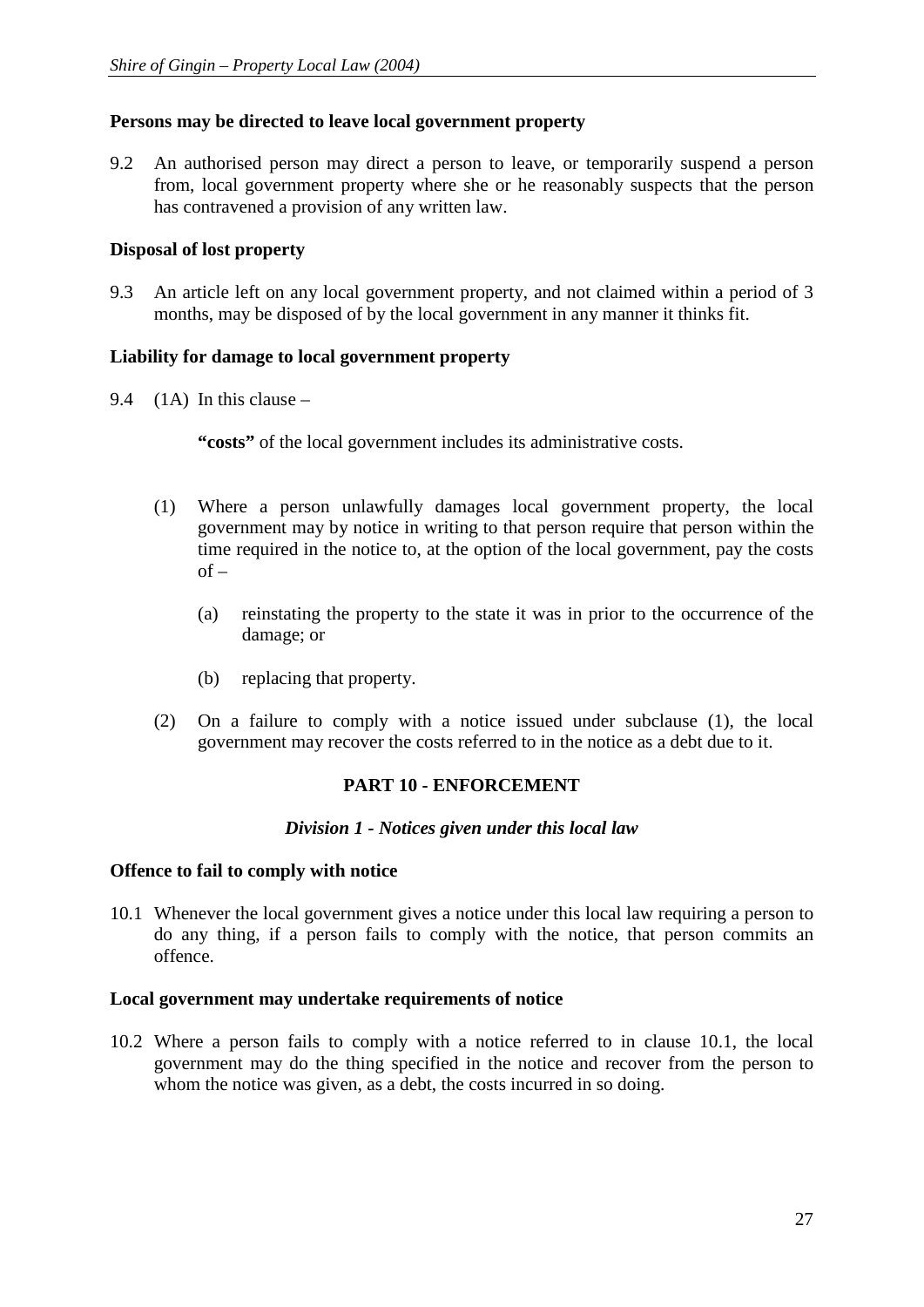## *Division 2 - Offences and penalties*

## *Subdivision 1 - General*

#### **Offences and general penalty**

- 10.3 (1) Any person who fails to do anything required or directed to be done under this local law, or who does anything which under this local law that person is prohibited from doing, commits an offence.
	- (2) Any person who commits an offence under this local law is liable, upon conviction, to a penalty not exceeding \$5,000, and if the offence is of a continuing nature, to an additional penalty not exceeding \$500 for each day or part of a day during which the offence has continued.

#### *Subdivision 2 - Infringement notices and modified penalties*

## **Prescribed offences**

- 10.4 (1) An offence against a clause specified in Schedule 1 is a prescribed offence for the purposes of section 9.16(1) of the Act.
	- (2) The amount of the modified penalty for a prescribed offence is that specified adjacent to the clause in Schedule 1.
	- (3) For the purpose of guidance only, before giving an infringement notice to a person in respect of the commission of a prescribed offence, an authorised person should be satisfied that –
		- (a) commission of the prescribed offence is a relatively minor matter; and
		- (b) only straightforward issues of law and fact are involved in determining whether the prescribed offence was committed, and the facts in issue are readily ascertainable.

## **Form of notices**

- 10.5 (1) For the purposes of this local law
	- (a) where a vehicle is involved in the commission of an offence, the form of the notice referred to in section 9.13 of the Act is that of Form 1 in Schedule 1 of the Regulations;
	- (b) the form of the infringement notice given under section 9.16 of the Act is that of Form 2 in Schedule 1 of the Regulations; and
	- (a) the form of the notice referred to in section 9.20 of the Act is that of Form 3 in Schedule 1 of the Regulations.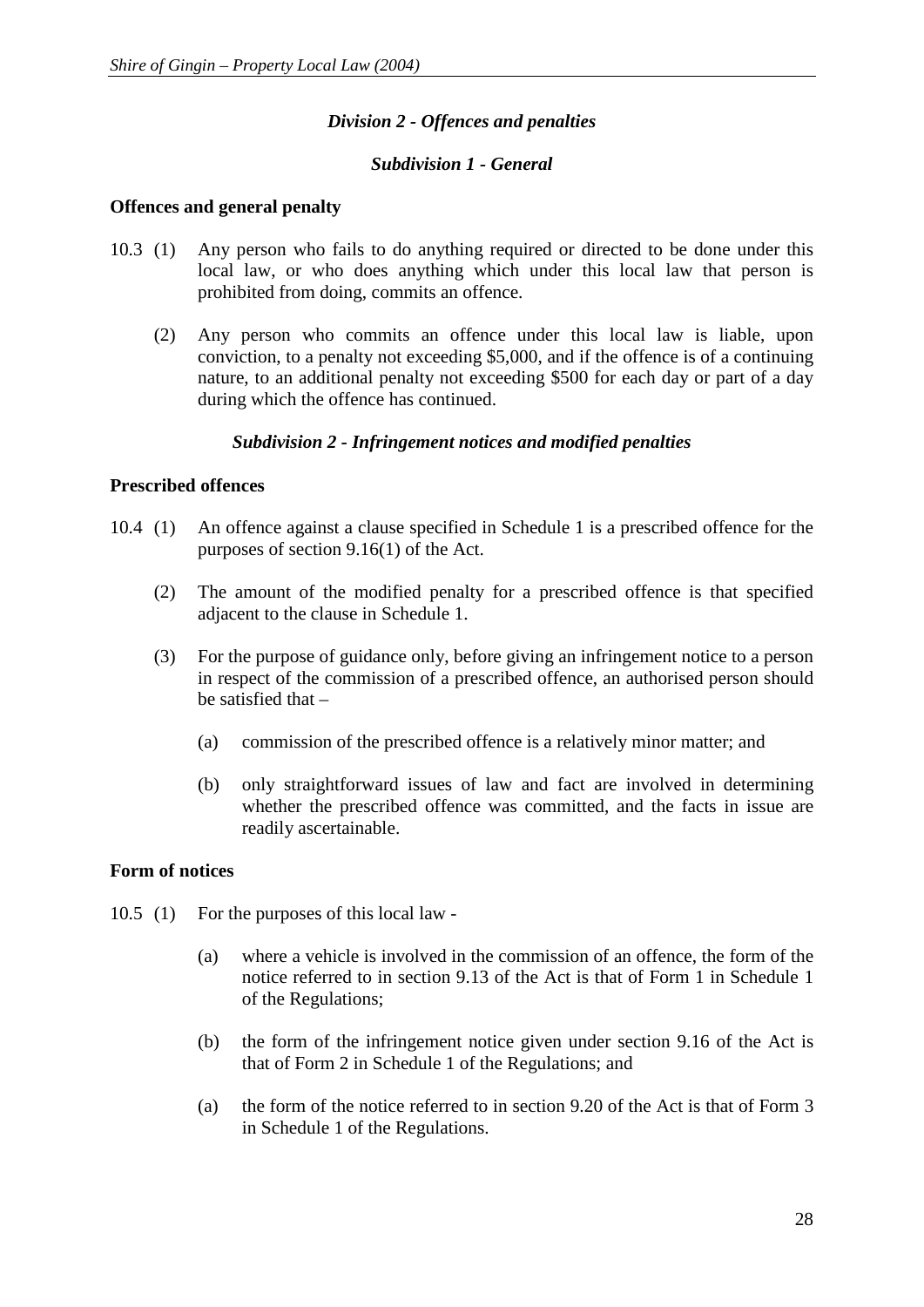(2) Where an infringement notice is given under section 9.16 of the Act in respect of an alleged offence against clause 2.4, the notice is to contain a description of the alleged offence.

## *Division 3 – Evidence in legal proceedings*

## **Evidence of a determination**

- 10.6 (1) In any legal proceedings, evidence of a determination may be given by tendering the register referred to in clause 2.5 or a certified copy of an extract from the register.
	- (2) It is to be presumed, unless the contrary is proved, that the determination was properly made and that every requirement for it to be made and have effect has been satisfied.
	- (3) Subclause (2) does not make valid a determination that has not been properly made.

## **SCHEDULE 1**

#### **PRESCRIBED OFFENCES**

| <b>CLAUSE</b> | <b>DESCRIPTION</b>                                       | <b>MODIFIED</b> |
|---------------|----------------------------------------------------------|-----------------|
|               |                                                          | <b>PENALTY</b>  |
|               |                                                          | \$)             |
| 2.4           | Failure to comply with determination                     | 125             |
| 3.6           | Failure to comply with conditions of permit              | 125             |
| 3.13(1)       | Failure to obtain a permit                               | 125             |
| 3.14(3)       | Failure to obtain permit to camp outside a facility      | 125             |
| 3.15(1)       | Failure to obtain permit for liquor                      | 125             |
| 3.16          | Failure of permit holder to comply with responsibilities | 125             |
| 4.2(2)        | Behaviour detrimental to property                        | 125             |
| 4.4           | Under influence of liquor or prohibited drug             | 125             |
| 4.6(2)        | Failure to comply with sign on local government          | 125             |
|               | property                                                 |                 |
| 5.2           | Consuming food or drink in prohibited area               | 125             |
| 5.5           | Failure to comply with sign or direction on beach        | 125             |
| 5.6           | Unauthorised entry to fenced or closed local government  | 125             |
|               | property                                                 |                 |
| 5.7           | Gender not specified using entry of toilet block or      | 125             |
|               | change room                                              |                 |
| 5.8(1)        | Unauthorised presence of animal on aerodrome             | 350             |
| 5.8(2)        | Animal wandering at large on aerodrome – person in       | 350             |
|               | charge                                                   |                 |
| 5.8(3)        | Animal wandering at large on aerodrome - owner           | 350             |
| 6.1(1)        | Unauthorised entry to function on local government       | 125             |
|               | property                                                 |                 |
| 7.3           | Unauthorised use of any part of jetty which is closed or | 125             |
|               | under repair or construction                             |                 |